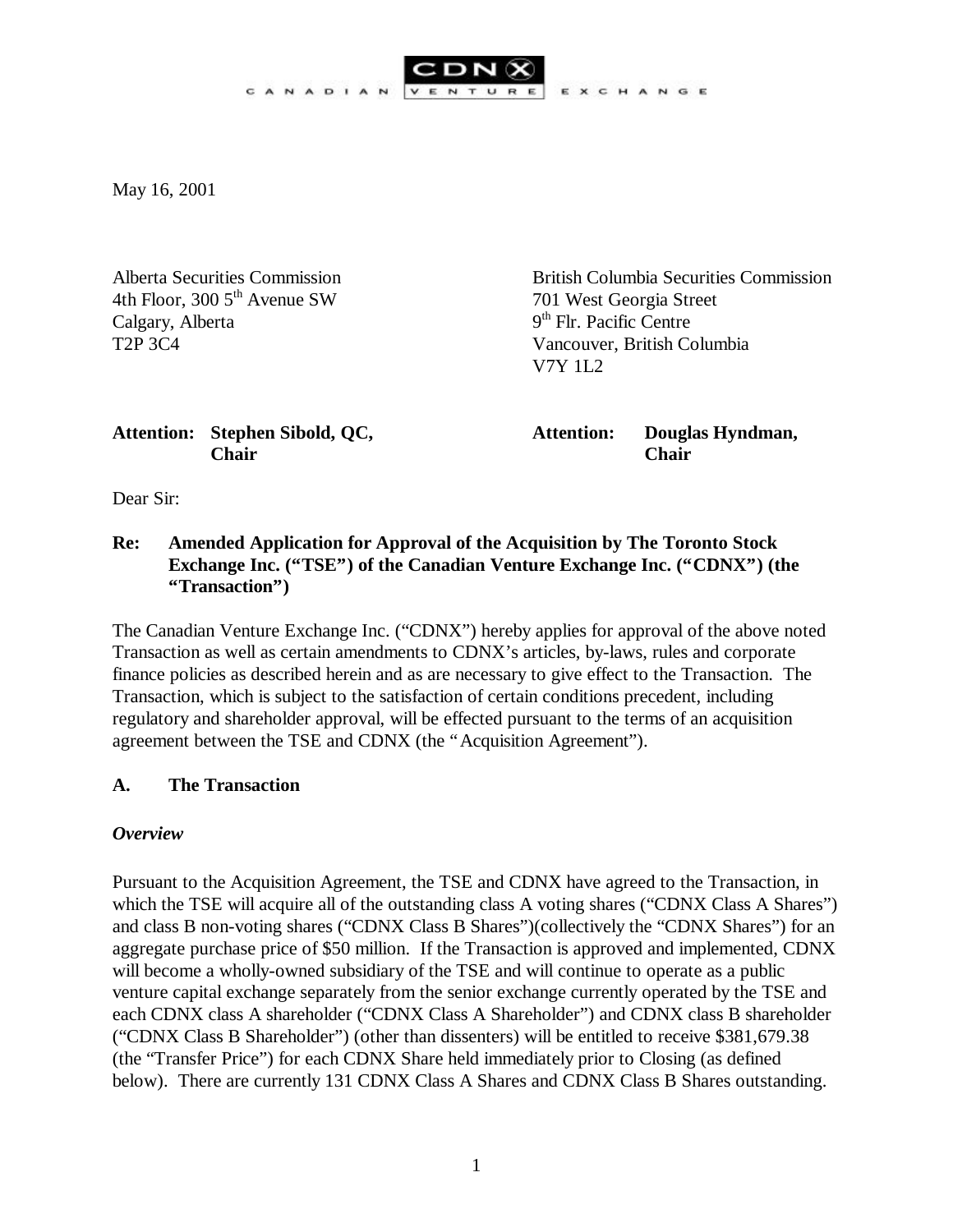If the Transaction is approved and implemented, CDNX shareholders will cease to hold CDNX Shares and will not become TSE shareholders. CDNX shareholders will receive cash for their CDNX Shares and, immediately upon Closing (as defined below), will have no rights as shareholders of either CDNX or the TSE other than to receive the Transfer Price for the CDNX Shares. CDNX Class A Shareholders who had access to the facilities of CDNX pursuant to a members agreement (the "Members Agreement") will continue to have access to the facilities of CDNX pursuant to the Members Agreement which will be amended to delete the requirement of share ownership.

### *CDNX and TSE Shareholder Meetings*

CDNX annual and special meeting of Class A Shareholders (the "CDNX Class A Meeting") and special meeting of CDNX Class B Shareholders (the "CDNX Class B Meeting") (together, the "CDNX Meetings") have been scheduled for May 29, 2001 firstly to deal with matters required to be dealt with at an annual meeting of shareholders as well certain items of special business. The CDNX Meetings have been called also in order that the CDNX Class A Shareholders and the CDNX Class B Shareholders will be asked to approve the Transaction.

An annual and special meeting of TSE shareholders (the "TSE Meeting") has been scheduled for May 29, 2001. While TSE shareholders will not be asked to directly approve the Transaction, it is necessary in order to complete the Transaction that TSE shareholder approval be obtained for the amendments to the TSE by-laws required in order to implement certain of the "Corporate Governance Matters" discussed below. If the TSE shareholders do not approve all of these matters, the Transaction may not proceed.

In order to allow for public comment to CDNX's application in connection with the Transaction, CDNX is requesting regulatory approval such that the closing of the Transaction may occur on or before July 31, 2001 (the "Closing") assuming that the CDNX Meetings and the TSE Meeting are convened and the requisite approvals of the CDNX shareholders and TSE shareholders are obtained on May 29, 2001.

For the reasons outlined below, CDNX does not believe that approval or implementation of the Transaction gives rise to any public interest concerns which would necessitate any delay in securing regulatory approval of the Transaction. As noted below, it is anticipated that the approval and implementation of the Transaction will result in various CDNX departments and operations being integrated with or transitioned to corresponding departments and operations of the TSE. While the timing of any such transition or integration will vary with each department or operation, it is in the best interest of the public and all CDNX stakeholders that regulatory approval be obtained as early as possible so that CDNX may provide as much certainty as possible to its staff and market participants.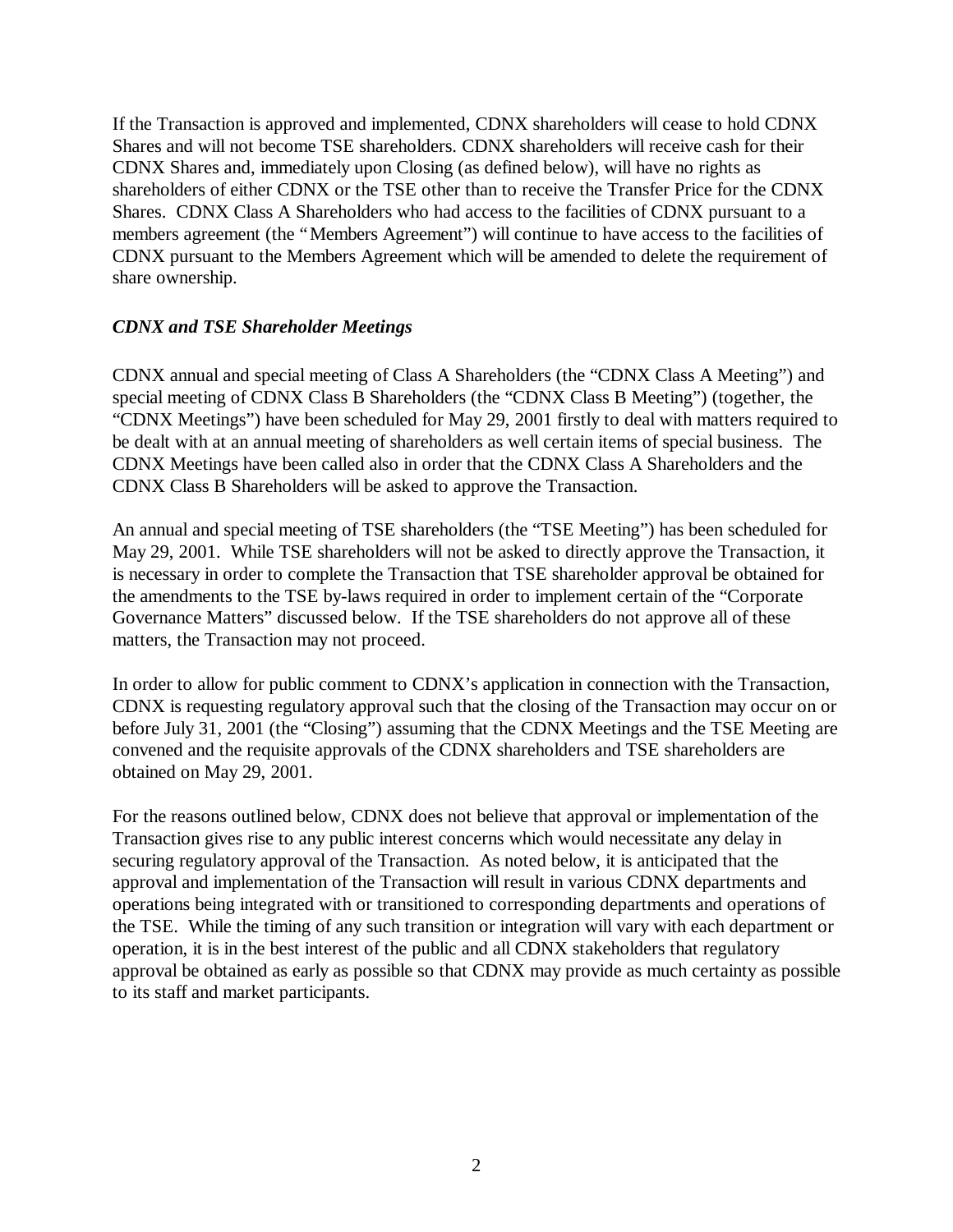## *The Reorganization*

CDNX articles will be amended to reclassify the existing CDNX Shares into "Special Shares", on the basis of each existing CDNX Share being reclassified as one Special Share (the "Reorganization"). Once the Reorganization has occurred upon Closing by the filing of articles of amendment with the registrar of corporations and the issuance of a certificate of amendment in connection with such filing, CDNX will provide a transfer notice to the depositary, and the transfer of the Special Shares to, and acquisition of the Special Shares by, the TSE, will occur pursuant to the terms and conditions attaching to the Special Shares.

## *Reasons for the Transaction*

If approved and implemented, it is expected that the Transaction will:

- (a) enable CDNX and the TSE to achieve synergies relating to their trading systems and technologies;
- (b) allow both exchanges to take advantage of corporate and operating cost synergies, realized principally by the combined staff, processes and resources of CDNX and the TSE, the reduction of corporate overhead and the realization of infrastructure efficiencies;
- (c) permit CDNX and the TSE, as well as listed companies and brokerage firms, to benefit from anticipated reduction in costs, improved efficiencies and a stronger presence in key regional centres across Canada;
- (d) enable CDNX and the TSE to deliver improved access to capital, increased liquidity, broadened investor following and streamlined listing requirements and enhancement of other policies;
- (e) better enable CDNX and the TSE to provide a harmonized approach to issuers in each stage of their growth and to provide improved liquidity and a streamlined graduation path to the TSE for CDNX-listed companies; and
- (f) create a stronger Canadian capital market that will enable CDNX and the TSE to compete more effectively in the increasingly global marketplace.

## **B. Continuing Operations of CDNX**

If the Transaction is completed, CDNX will continue to operate separately and distinctly from the TSE as the specialized exchange in Canada for junior and emerging issuers. Separate access to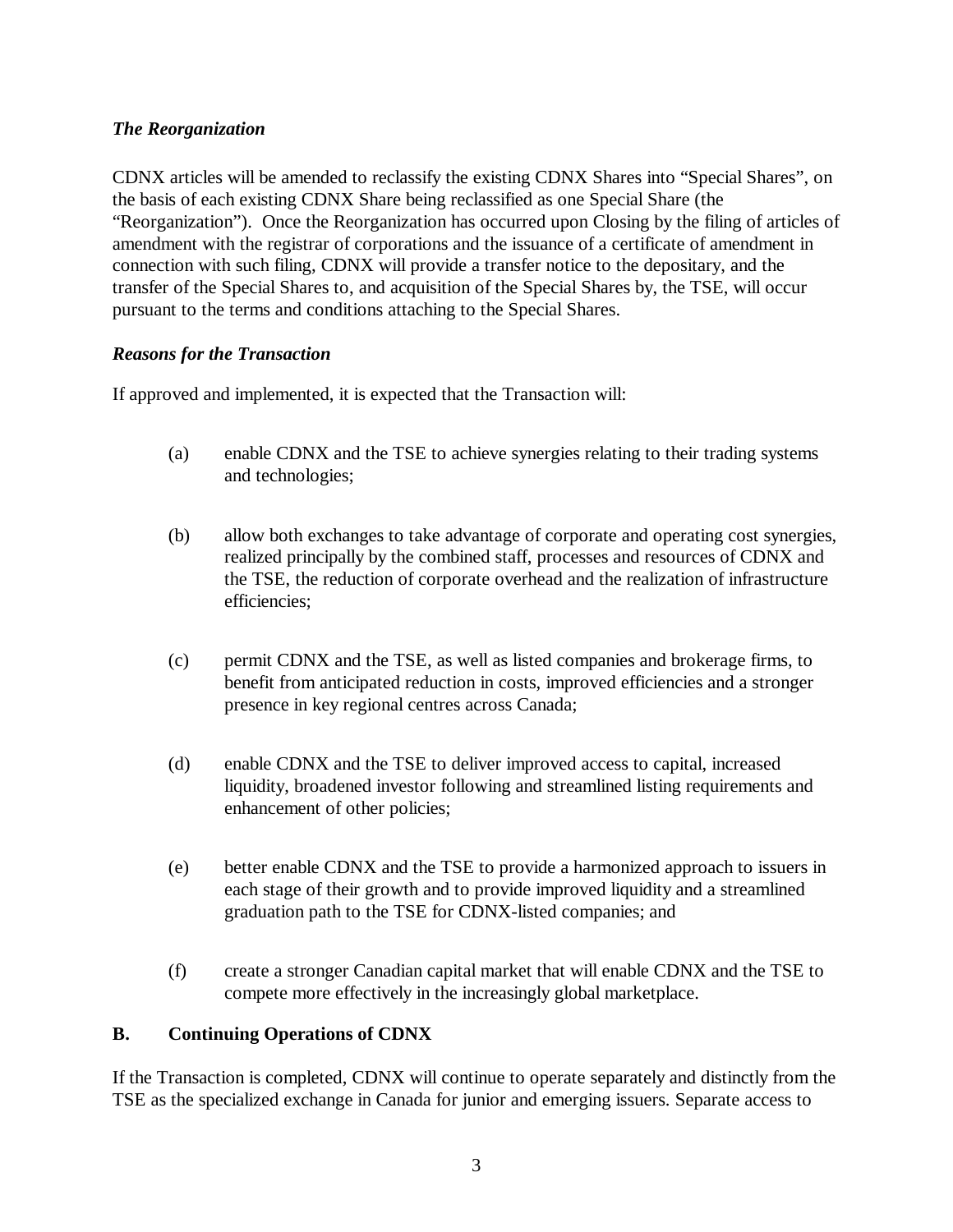both marketplaces for all users will continue to be offered since CDNX and the TSE will continue to be operated as distinct exchanges and as such, CDNX and the TSE will be recognized and regulated separately, and will retain their separate and unique markets.

CDNX will continue to operate its offices in Calgary, Vancouver, Winnipeg and Toronto (and, upon receipt of regulatory approval, will open an office in Montreal) although it is intended that the current operations will change with the integration or transition of certain departments and operations with or to those of the TSE.

The TSE intends, as soon as commercially reasonable after Closing, to apply for regulatory approvals to operate an office of the TSE in each of Calgary and Vancouver. Immediately following Closing, CDNX's articles of incorporation will be further amended such that CDNX will operate as a "for-profit" corporation.

It is anticipated that members of CDNX ("Members") will continue to access the facilities of CDNX in the same manner as they do at present, with the exception that such access will no longer be contingent on the ownership of at least one CDNX Class A Share. CDNX further anticipates that the Transaction will not necessitate specific changes to CDNX Exchange Requirements, including CDNX rules and corporate finance policies, other than those changes which are described herein and necessitated by reason of the elimination of the requirement for share ownership by Members. As noted below, CDNX is currently in the process of determining whether or not any amendments to CDNX's current trading rules will be necessary or desirable in facilitating the transition of trading from TradeCDNX to the TSE's new trading engine ("NTE"). *See below - Transition of Market Regulation and Trading Systems – Trading Systems.*

## *Continued Recognition and Regulation*

Following the Transaction, CDNX and the TSE will be recognized and regulated separately and it will be necessary for each of CDNX and the TSE to maintain their existing recognition or exemption from recognition orders from the applicable securities commissions.

The obligations and conditions imposed upon the TSE and CDNX by any recognition or exemption process, or in any previous collateral understanding or agreement with or between provincial securities commissions, will remain in full effect following completion of the Transaction. The existing provincial securities commission recognition and exemption orders respecting the TSE and CDNX provide that the exchanges must not make rules that are contrary to the public interest and all rules must be designed to (a) ensure compliance with securities laws, (b) prevent fraudulent and manipulative practices, (c) promote just principles of trade, and (d) foster co-operation and co-ordination among all industry participants. Both the TSE and CDNX will continue to be bound and abide by these provisions after the completion of the Transaction.

As required by provincial securities commissions, both the TSE and CDNX will continue to have separate written standards for access, will continue to not unreasonably prohibit access by a person or company to services offered by either exchange, will continue to equitably allocate fees, and will continue to keep records of persons and companies who have been granted or denied access.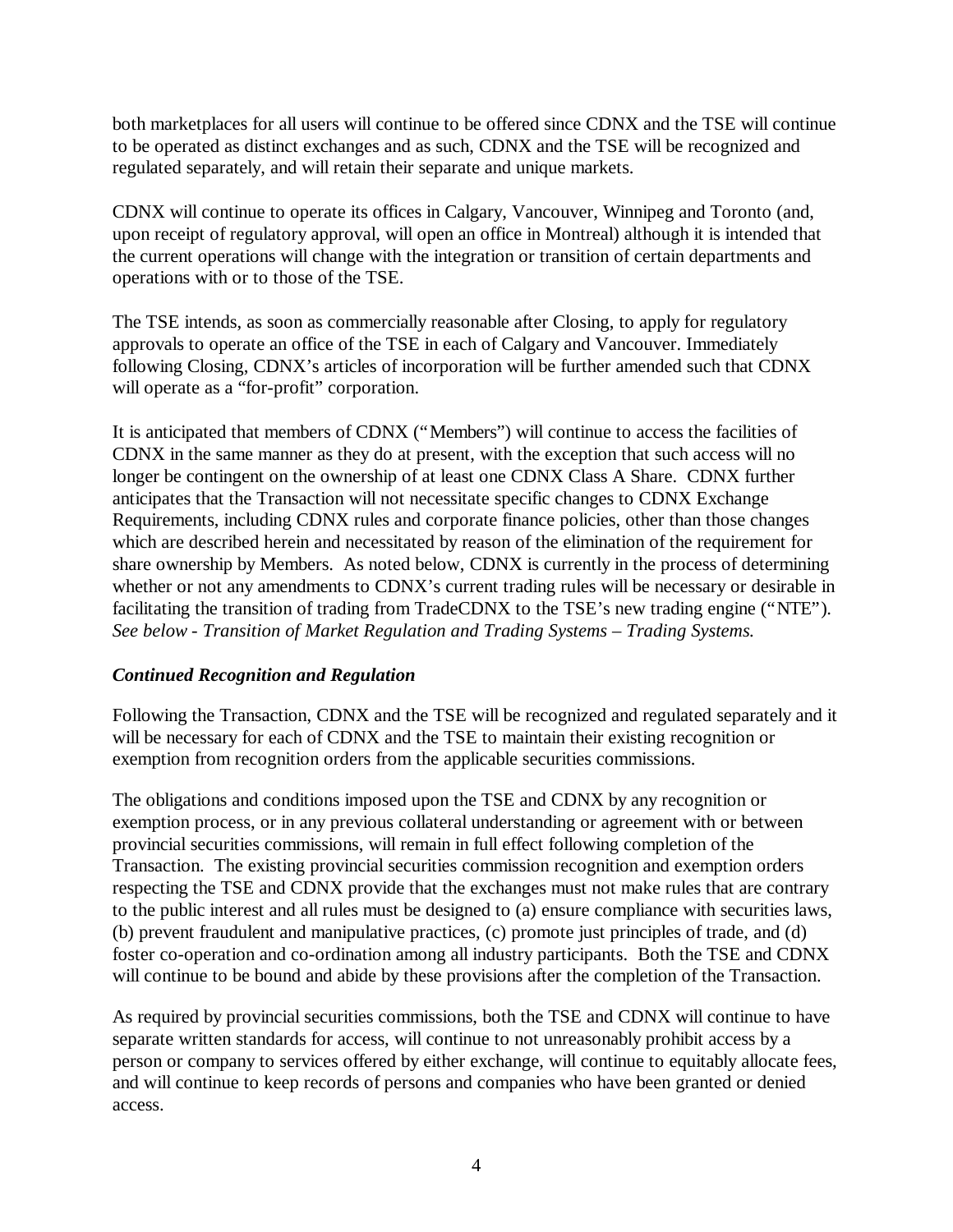# *Transition of Operational Functions*

Following Closing, it is intended that various CDNX departments and operations, including CDNX's operations relating to technology, trading, market information, market regulation, human resources, accounting, corporate secretarial and other legal services, will be integrated with corresponding departments and operations within the TSE. *See the attached Schedule 2.6.* It is presently anticipated that the timing of the transition or integration of these departments and operations will vary. The timing of the transition of trading to the TSE NTE system and transfer of CDNX market regulation functions are discussed separately below. *See below - Transition of Market Regulation and Trading Systems – Trading Systems.*

CDNX will continue to provide all corporate finance services and functions directly to CDNXlisted companies and will continue to have responsibility for CDNX listing considerations (such as policies, marketing and application criteria) and continuous disclosure, compliance and reporting regimes.

The CDNX brand identity will be preserved and promoted. While internal and external communications will be centralized, it is intended that CDNX will retain a separate spokesperson and such other dedicated resources as are necessary to effectively promote the public venture capital market and the CDNX brand.

# **C. Corporate Structure and Governance**

## *Corporate Governance Matters*

In order to ensure that CDNX will continue to operate as a public venture capital market, distinct from the TSE and to ensure that the TSE and CDNX have the benefit in their governance structures of the participation of persons with an expertise in or association with the public venture capital markets in Canada, CDNX and the TSE agreed pursuant to the Acquisition Agreement that the "Corporate Governance Matters", which are summarized below, would be implemented upon Closing:

**Board of Directors**: It was agreed that, upon completion of the Transaction, the CDNX board of directors and the TSE board of directors will consist of the same persons. Effective upon Closing, a total of five members of the CDNX board of directors will have joined the TSE board of directors. The members of the TSE board of directors, including certain CDNX nominees (the "CDNX Nominees"), will immediately after the Closing replace the existing members of the CDNX board of directors. The CDNX Nominees that have been designated pursuant to the Acquisition Agreement are Messrs. Scott Paterson, William Hess, Ian Brown, John Hagg and Harry Jaako.

Due to limitations pursuant to the Ontario Business Corporations Act which restrict the TSE board of directors from increasing the size of the TSE board of directors by more than one-third and then appointing the additional directors, it is presently contemplated that Mr. Hagg will be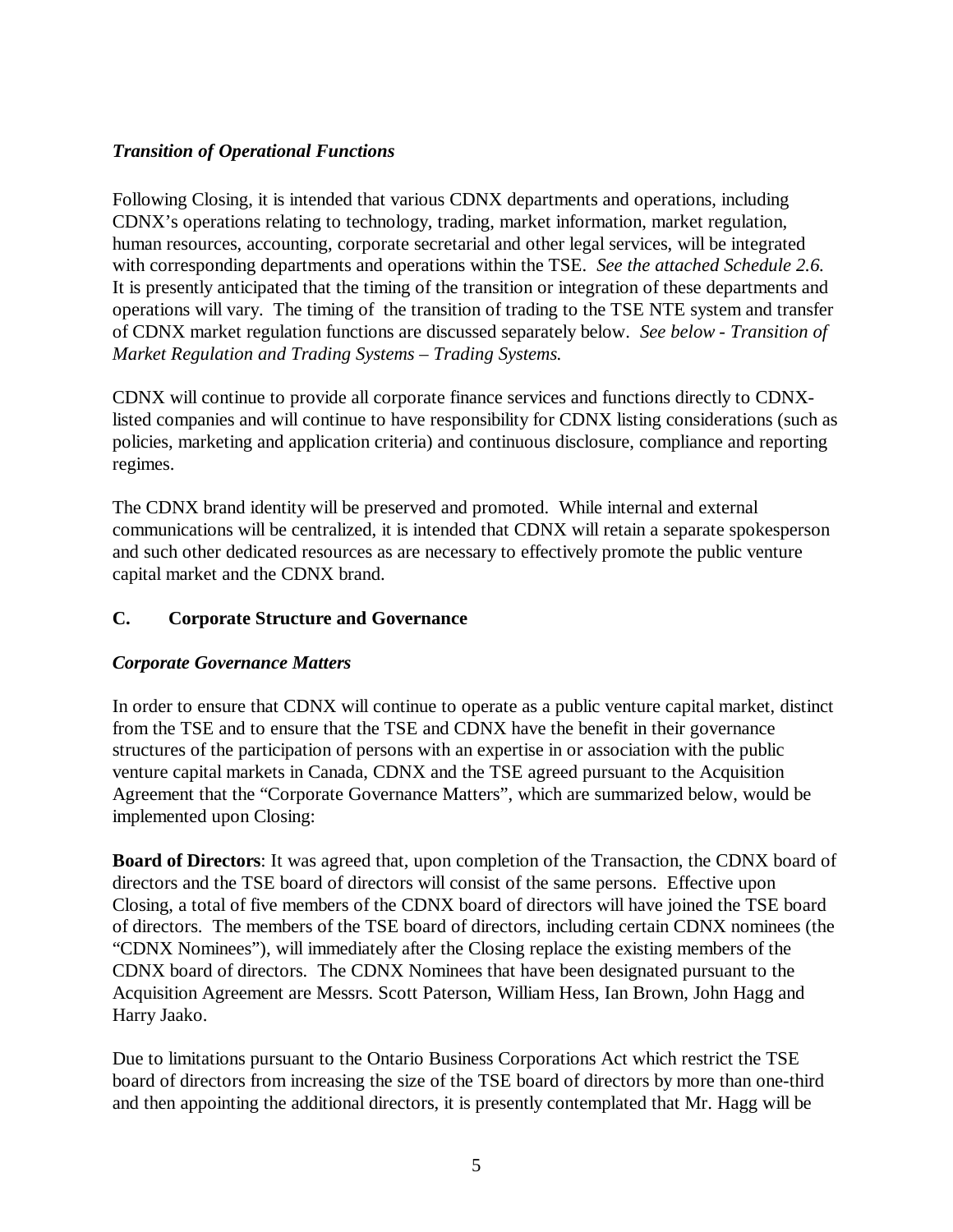elected to the TSE board of directors as part of the regular annual meeting process at the TSE Meeting. The TSE shareholders will then be asked at the TSE Meeting to authorize the TSE board of directors to set the size of the TSE board of directors in order to enable the TSE board of directors to appoint the remaining CDNX Nominees to the TSE board of directors upon Closing.

Subject to Closing and the appointment of the CDNX Nominees noted above, the following individuals have been nominated for election as directors of the TSE at the TSE Meeting and will hold office until the next annual meeting of shareholders or until his or her successor is duly elected or appointed.

| <b>Name and Municipality of Residence</b>                         | <b>Director Since</b> | <b>Principal Occupation</b>                                           |
|-------------------------------------------------------------------|-----------------------|-----------------------------------------------------------------------|
| Diana Lynn Bennett <sup>1, 2, 6</sup><br>Toronto, Ontario         | May 30, 1995          | <b>Business Executive</b>                                             |
| Brian A. Canfield <sup>2, 5, 6</sup><br>Point Roberts, Washington | June 10, 1999         | Chairman, TELUS Corporation                                           |
| Robert E. Dorrance<br>Toronto, Ontario                            | May 9, 2000           | Vice-Chair, TD Securities Inc.                                        |
| W. Robert Farquharson <sup>2,6</sup><br>Toronto, Ontario          | June 12, 1996         | Vice-Chair and Chief Investment<br>Officer, AGF Management<br>Limited |
| Wayne C. Fox $1, 2, 3, 5$<br>Oakville, Ontario                    | April 29, 1997        | President, CIBC World Markets<br>Inc.                                 |
| John Hagg <sup>6</sup><br>Calgary, Alberta                        |                       | Chair, Northstar Energy Corp.                                         |
| Paul W. Hand <sup>3</sup><br>Toronto, Ontario                     | May 28, 1998          | Managing Director,<br>RBC Dominion Securities Inc.                    |
| J. Spencer Lanthier <sup>1, 3, 6</sup><br>Toronto, Ontario        | February 8, 2000      | Corporate Director                                                    |
| Jean Martel <sup>4, 5, 6</sup><br>Montreal, Quebec                | October 26, 1999      | Senior Partner, Lavery, de Billy                                      |

1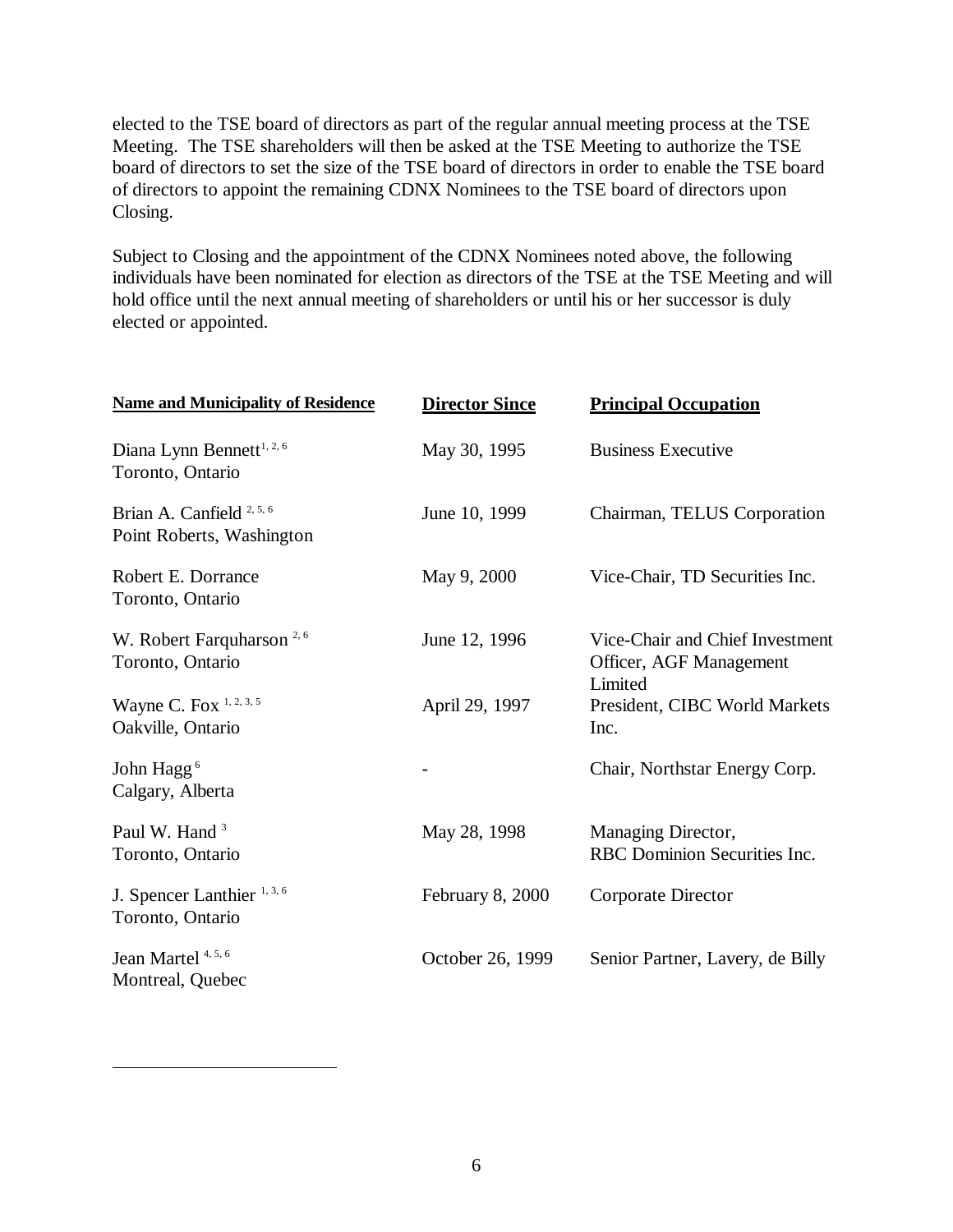| <b>Name and Municipality of Residence</b>                                    | <b>Director Since</b> | <b>Principal Occupation</b>                                                                                     |
|------------------------------------------------------------------------------|-----------------------|-----------------------------------------------------------------------------------------------------------------|
| John P. Mulvihill <sup>4, 5, 6</sup><br>Toronto, Ontario                     | June 12, 1996         | President and CEO, Mulvihill<br>Capital Management Inc.                                                         |
| F.G. Lee Simpson <sup>3</sup><br>Toronto, Ontario                            | December 14, 1999     | President and CEO, Thomson<br>Kernaghan & Co. Limited                                                           |
| Barbara G. Stymiest <sup>1, 3, 4, 6</sup><br>Toronto, Ontario                | October 12, 1999      | President and CEO, The Toronto<br>Stock Exchange Inc.                                                           |
| Daniel F. Sullivan 1, 2, 3, 4, 5                                             | February 4, 1997      | Deputy Chairman<br>Scotia Capital                                                                               |
| Gerald C. Throop <sup>5</sup><br>Toronto, Ontario                            | December 14, 1999     | <b>Executive Vice-President and</b><br>Managing Director, Equity<br>Markets Group, Merrill Lynch<br>Canada Inc. |
| Eric C. Tripp $5$<br>Toronto, Ontario<br>Member of Finance & Audit Committee | June 10, 1999         | <b>Executive Managing Director,</b><br><b>Equity Division, BMO Nesbitt</b><br>Burns Inc.                        |

<sup>2</sup> Member of Governance Committee

3 Member of Human Resources Committee

4 Member of Regulation Committee

1

5 Member of Strategic Policy Committee

<sup>6</sup> Nominated in accordance with TSE By-law No. 1, which provides that at least 50 per cent of the nominees, including the President, must be qualified individuals who are not associated with any TSE Participating Organization and not otherwise associated with the TSE

**Public Venture Capital Members**: The governance committee of the TSE board of directors (the "TSE Governance Committee") selects nominees for election as directors of the TSE and, following Closing, will select the nominees for election to the CDNX board of directors from time to time. In order to ensure that once the Transaction has been completed, persons who have expertise in, or an association with, the Canadian public venture capital market are at all times members of both boards of directors, it was agreed pursuant to the Acquisition Agreement that it would be a condition to Closing that the by-laws of the TSE be amended to provide that at least 25% of the directors of the TSE shall at all times, in the opinion of the TSE Governance Committee, be persons with such expertise or association ("Public Venture Capital Members"). It was also agreed that the Public Venture Capital Members collectively would, in the opinion of the TSE Governance Committee, provide a broad geographic representation within Canada.

The CDNX Nominees identified above will be the initial Public Venture Capital Members.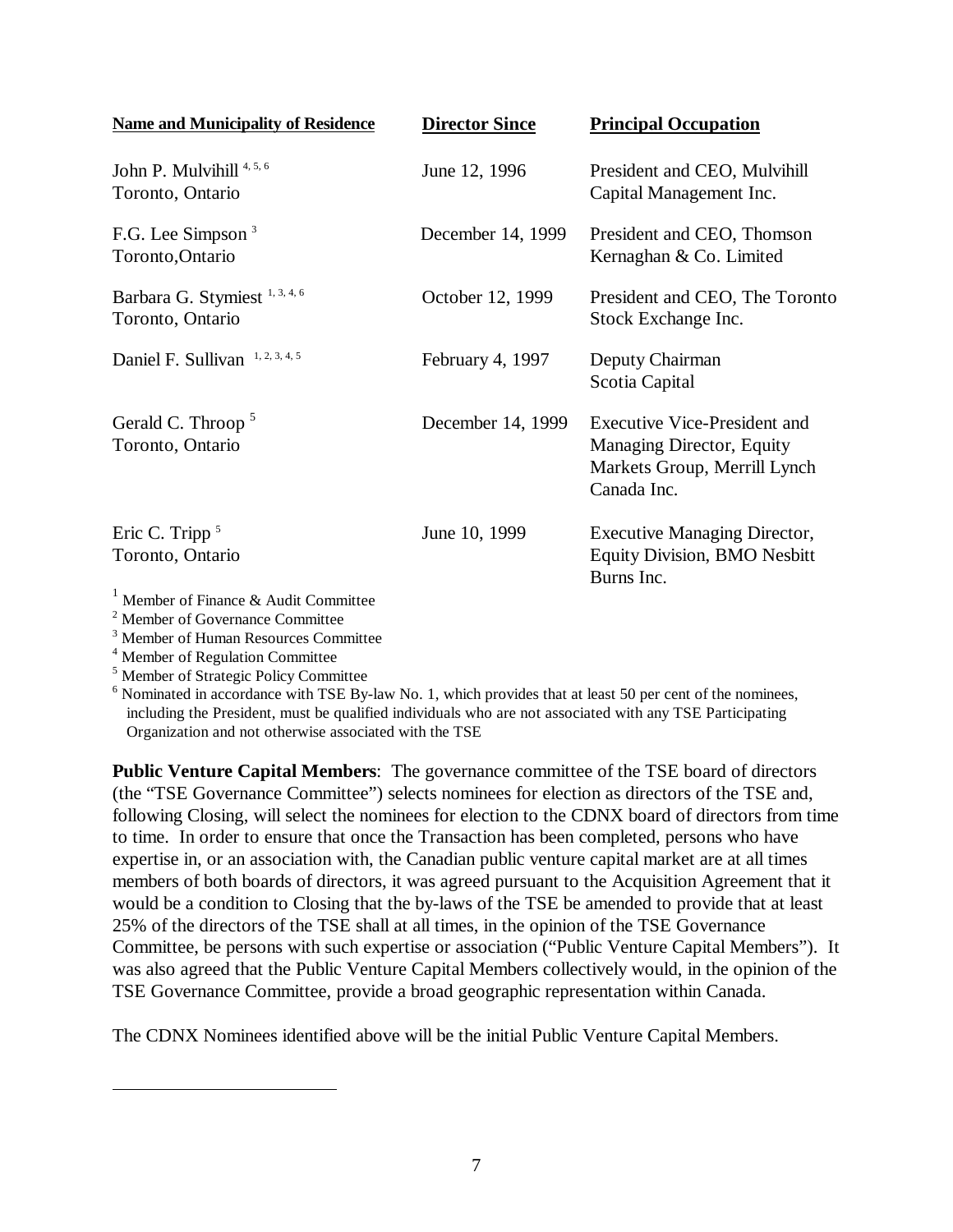**Vice-Chairs**: Immediately upon Closing, the Chair of CDNX is to be appointed as one of the two Vice-Chairs of the TSE board of directors. The mandate of any of the TSE committees on which a Vice-Chair is a member, including that of the TSE Governance Committee, will be amended to provide that all Vice-Chairs of the TSE board of directors shall be members of such committees.

**Officers**: Upon Closing, the President and Chief Executive Officer of the TSE shall be appointed as the Chief Executive Officer of CDNX and the individual who was President and Chief Executive Officer of CDNX immediately before Closing shall be appointed as the President of CDNX. The President of CDNX will report directly to the President and Chief Executive Officer of the TSE.

It was also agreed that the TSE by-laws would be amended to provide that the President of CDNX shall be deemed not to be associated with a TSE "Participating Organization" and not to be otherwise associated with the TSE in a manner similar to the treatment of the President of the TSE in such by-laws. As noted below, corresponding amendments to CDNX's by-law ("CDNX By-law No. 1") will be required prior to Closing of the Transaction.

Prior to Closing, the approval of the TSE shareholders must be obtained to the amendments to the TSE's by-laws described above, and to allow the election or appointment of the CDNX Nominees to the TSE board of directors. Without such approvals, the Transaction may not proceed.

**CDNX Advisory Board**: It was agreed by CDNX and the TSE in the Acquisition Agreement that, on or before Closing, the TSE board of directors would create an advisory board (the "Advisory Board") to advise the TSE board of directors on policy matters relating to the public venture capital market and the role of CDNX in respect of that market. The Advisory Board will from time to time also advise the TSE Governance Committee as to appropriate nominees for election as the Public Venture Capital Members of the TSE board of directors.

The Advisory Board will be comprised of eight to 15 members having expertise in or association with the Canadian public venture capital market, and it is expected that it will initially be comprised of 12 members recommended by the CDNX board of directors prior to Closing. The Chair of the TSE board of directors, the President and Chief Executive Officer of the TSE and the President of CDNX will be ex-officio members of the Advisory Board. Additionally, the first Chair of the Advisory Board will be an individual selected prior to Closing by the CDNX board of directors. The initial advisory board members are: Ian Brown, Advisory Board Chair, John Brock, Sesto DeLuca, Richard Groome, John McCoach, Norman Thompson, Derrick Armstrong, Charlotte Bell, Peter Brown, Bruce McLeod, Bruce Ramsay and Paul Stein.

Following the TSE's first annual meeting of shareholders after the Closing Date, the composition of the Advisory Board shall be as determined by the TSE Governance Committee, provided that the Chair of the Advisory Board shall always be a Public Venture Capital Member. *See the attached Schedule "2.4" for the proposed CDNX Advisory Board Terms of Reference.*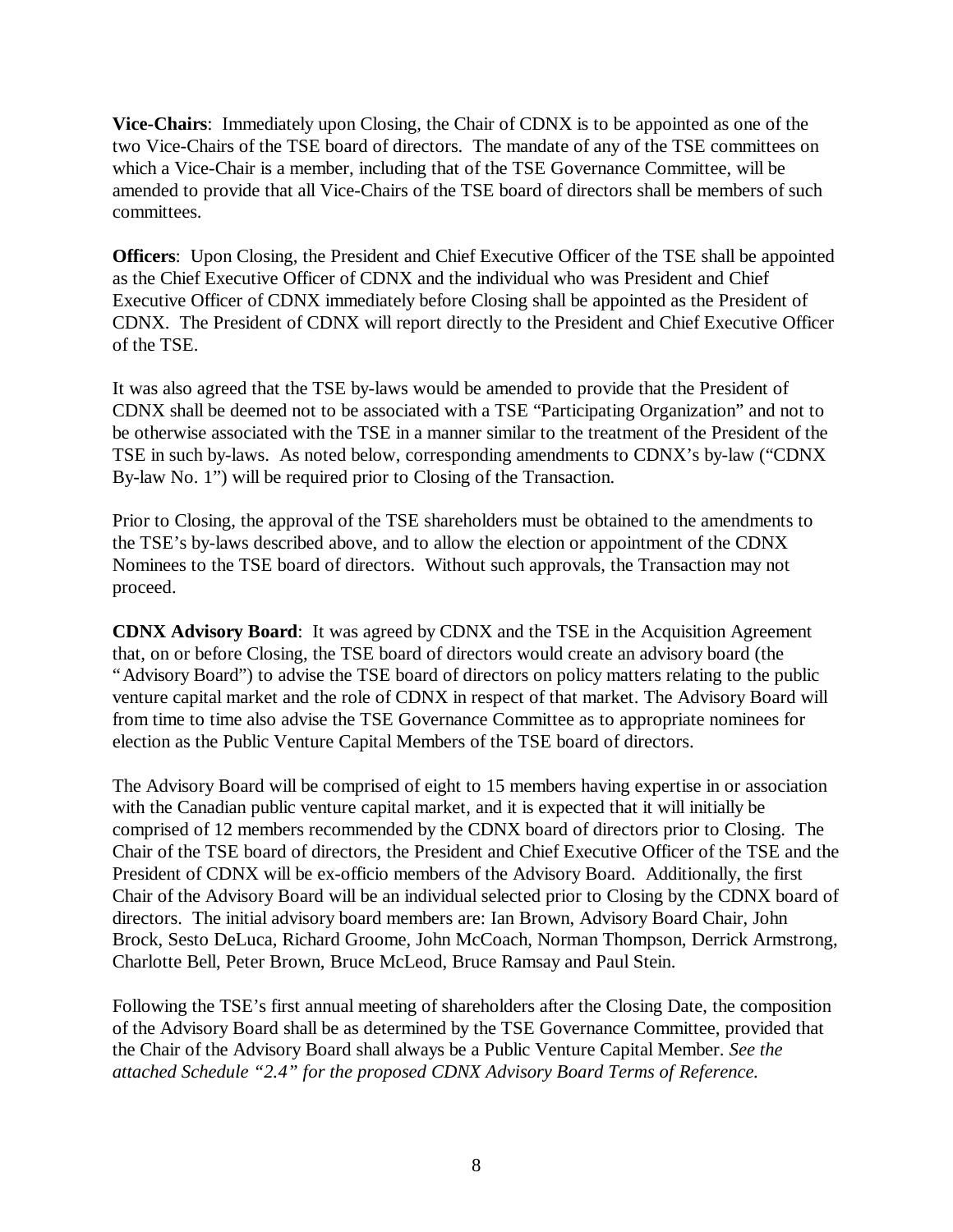#### *CDNX Interim Board and CDNX Board and Advisory Committees*

Subject to completion of the Transaction, it is proposed that the CDNX board of directors for the ensuing year will consist of 13 directors, including the President. Four of the current independent directors (Messrs. John Brock, John Hagg, Harry Jaako and Ms. Mary Macdonald) were elected on November 26, 1999 for a term expiring at the close of the second annual meeting of CDNX shareholders and therefore they will not be required to stand for re-election at the CDNX Class A Meeting. One of the current independent directors, Mr. Kenneth Hanna, was appointed to the CDNX board of directors on November 27, 1999 and therefore must stand for re-election at the CDNX Class A Meeting, and, if elected, will serve for a two-year term. Another of the current directors, Mr. Chris Lay, was deemed by the CDNX board of directors on April 24, 2001 to be an independent director in accordance with CDNX By-law No. 1. He will therefore stand for reelection at the CDNX Class A Meeting, and, if elected, will also serve for a two-year term. The following six nominees are also current directors of CDNX and are considered non-independent directors: Messrs. Ian Brown, Dennis Burdett, Sesto DeLuca, Richard Groome, G. Scott Paterson and Norman Thompson. They, together with Mr. William Hess, who is currently a director but is considered to be neither independent nor non-independent, are being nominated for election for a term expiring at the end of the next annual general meeting of shareholders following the CDNX Class A Meeting.

| <b>Name and Municipality of Residence</b>             | <b>Director</b><br><b>Since</b> | <b>Principal Occupation</b>                                                                                               |
|-------------------------------------------------------|---------------------------------|---------------------------------------------------------------------------------------------------------------------------|
|                                                       | One year term                   |                                                                                                                           |
| Ian S. Brown                                          | 1999                            | <b>Managing Director</b><br>and Executive Vice President,<br>Raymond James Ltd.                                           |
| Dennis N. Burdett<br>West Vancouver, British Columbia | 1999                            | <b>Executive Vice-President, Chief</b><br>Financial Officer, and Corporate<br>Secretary,<br>Canaccord Capital Corporation |
| Sesto DeLuca                                          | 1999                            | Chief Operating Officer and<br>Chief Financial Officer,<br>W.D. Latimer Co. Limited                                       |
| Richard R.T. Groome                                   | 2000                            | President,<br>Groome Capital.com Inc.                                                                                     |
| G. Scott Paterson                                     | 1999                            | <b>Chairman and Chief Executive</b><br>Officer,<br><b>Yorkton Securities Inc.</b>                                         |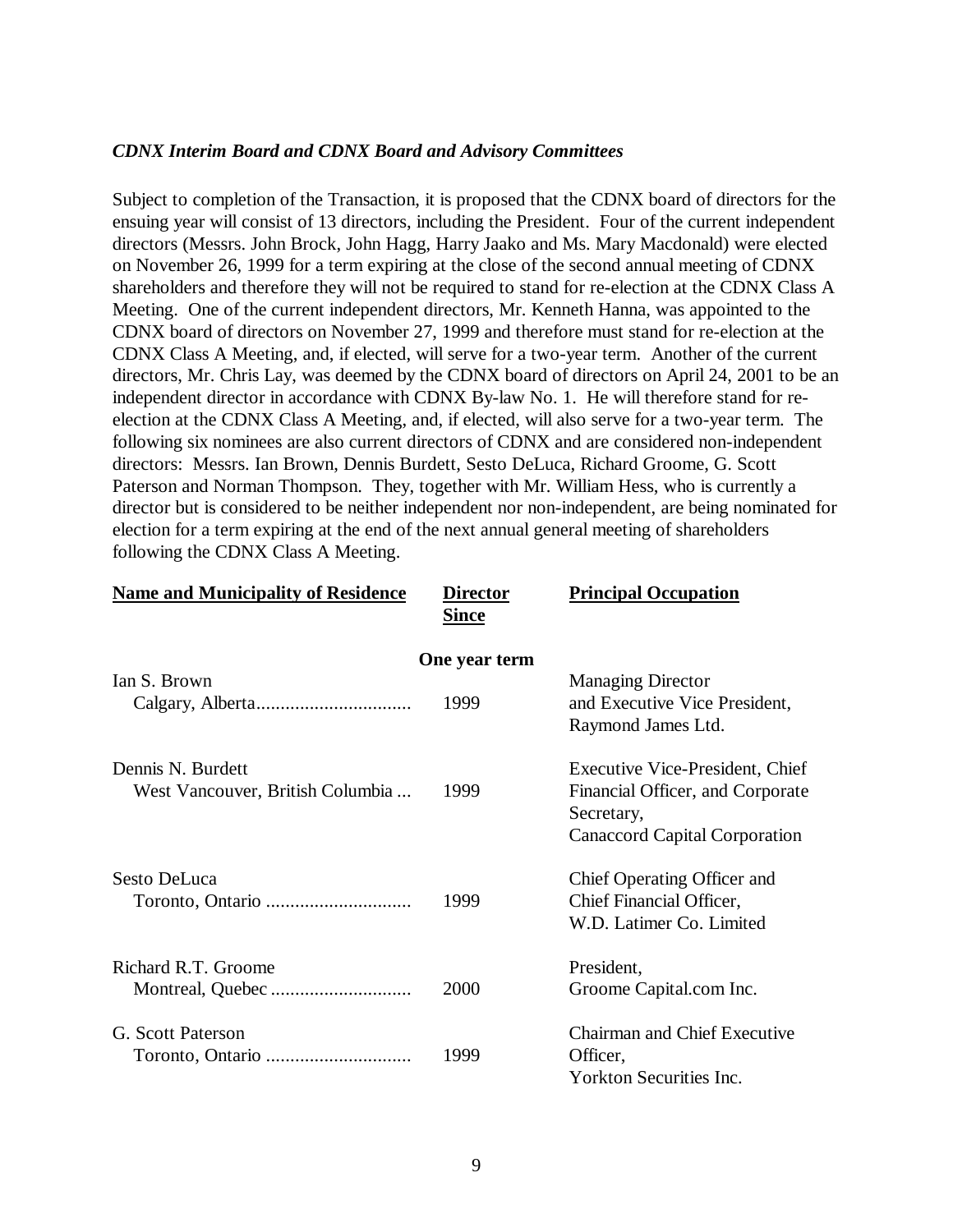| <b>Name and Municipality of Residence</b>                           | <b>Director</b><br><b>Since</b> | <b>Principal Occupation</b>                                                       |
|---------------------------------------------------------------------|---------------------------------|-----------------------------------------------------------------------------------|
| Norman F. Thompson<br>West Vancouver, British Columbia              | 1999                            | <b>President and Chief Financial</b><br>Officer,<br>Union Securities Ltd.         |
| William L. Hess                                                     | 1999                            | President and<br><b>Chief Executive Officer</b><br>Canadian Venture Exchange Inc. |
|                                                                     | Two year term                   |                                                                                   |
| Kenneth G. Hanna <sup>(1)</sup><br>West Vancouver, British Columbia | 1999                            | Corporate Director                                                                |
| John S. Brock <sup>(1)</sup>                                        |                                 | President, John S. Brock Ltd.                                                     |
| West Vancouver, British Columbia<br>John A. Hagg $^{(1)}$           | 1999<br>1999                    | Chairman of the Board,<br><b>Northstar Energy Corporation</b>                     |
| Harry A. Jaako <sup>(1)</sup><br>West Vancouver, British Columbia   | 1999                            | Chairman,<br>Discovery Capital Corporation                                        |
| Mary E. Macdonald <sup>(1)</sup><br>Toronto, Ontario                | 1999                            | President,<br>Macdonald & Associates Limited                                      |
| Chris Lay <sup>(1)</sup><br>Vancouver, British Columbia             | 1999                            | Corporate Director                                                                |
| Denotes Independent Director.<br>Note: $(1)$                        |                                 |                                                                                   |

If the Transaction is implemented, it has been agreed pursuant to the Acquisition Agreement that the above-noted directors, other than Messrs. Paterson, Hess, Brown, Hagg and Jaako, will resign from the CDNX board of directors and that the TSE shall elect as directors of CDNX the same persons who are the directors of the TSE at the time of Closing.

### **CDNX Board Committees**

It is not intended that CDNX By-law No. 1 will be amended upon Closing to reflect a change in CDNX's current board committees to correspond with the current board committee structure established by the board of directors for the TSE. Accordingly, CDNX will maintain the following board committees following Closing: Executive Committee, Nominating Committee, Finance and Audit Committee and Human Resources Committee. It is, however, anticipated that the number of members on each of these committees will be reduced immediately following the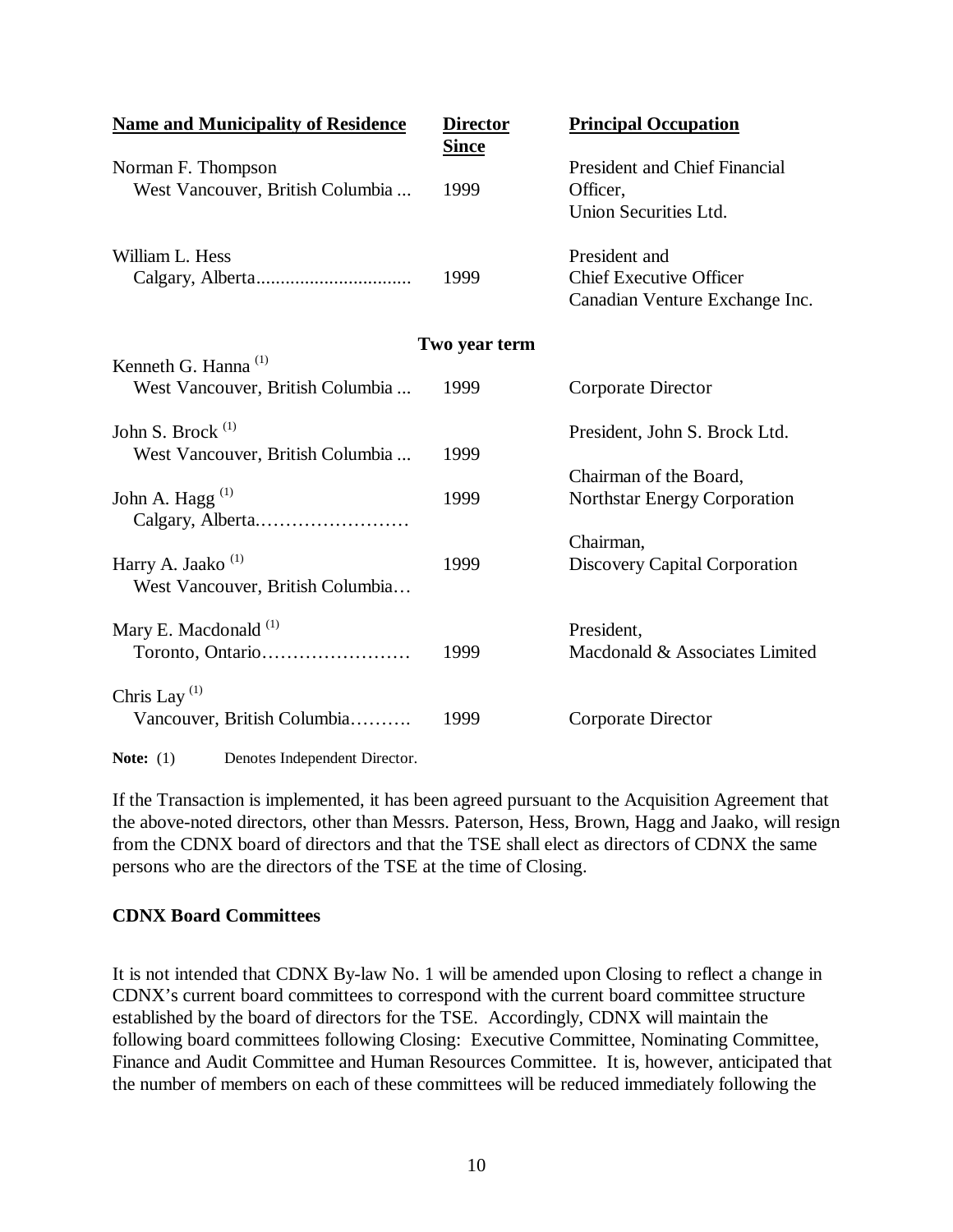CDNX Meetings to reflect the reduced size of CDNX's board of directors although the independent director composition mandated for these committees will remain unchanged.

## **D. Amendment to CDNX Members Agreement, Articles and Other Exchange Requirements**

### *Members Agreement*

In order to have access to the trading facilities and certain other services of CDNX and the rights and privileges associated therewith and in order to contractually bind CDNX Class A Shareholders to the requirements and jurisdiction of CDNX, each CDNX Class A Shareholder has agreed to be bound by the provisions of the Members Agreement. The Members Agreement presently provides that each CDNX Class A Shareholder, referred to in the Members Agreement as a "Member", must be the registered and beneficial owner of at least one CDNX Class A Share. If the Transaction is completed, Members will no longer hold any CDNX Class A Shares, and accordingly the Members Agreement will need to be amended to delete this requirement, such amendment to be effective only upon Closing.

The Members Agreement currently provides that it may be amended with the approval of the CDNX Class A Shareholders given by a resolution duly passed by a majority of at least two-thirds of the votes cast in person or by proxy by the CDNX Class A Shareholders at the CDNX Class A Meeting. Any such amendment will be effective at the time specified in the resolution and each CDNX Class A Shareholder will be bound by such amendment at that time without executing or delivering any document to make such amendment which is so approved, unless otherwise provided in the approving resolution.

Accordingly, a resolution ("the "Reorganization Resolution") to be presented at the CDNX Class A Meeting for consideration by the CDNX Class A Shareholders will, if approved, also authorize an amendment to, and restatement of, the Members Agreement, to be effective only upon Closing, to delete the requirement that Members must be the holders of CDNX Class A Shares, and to make certain other consequential amendments.

## *Articles and CDNX By-law No. 1*

The CDNX articles and CDNX By-Law No. 1 also currently define a "Member" as being a CDNX Class A Shareholder which definitions will be required to be amended in the event that the Transaction is approved and implemented. Accordingly, the Reorganization Resolution to be presented at the CDNX Class A Meeting for consideration by the CDNX Class A Shareholders will, if approved, also authorize CDNX to make such amendments as are necessary to the CDNX articles to reflect the change in the definition of "Member" effective upon completion of the Transaction. It will also authorize the CDNX articles to be amended to increase the maximum number of directors to 24, to conform with the maximum number of directors allowable under the articles of the TSE effective upon completion of the Transaction.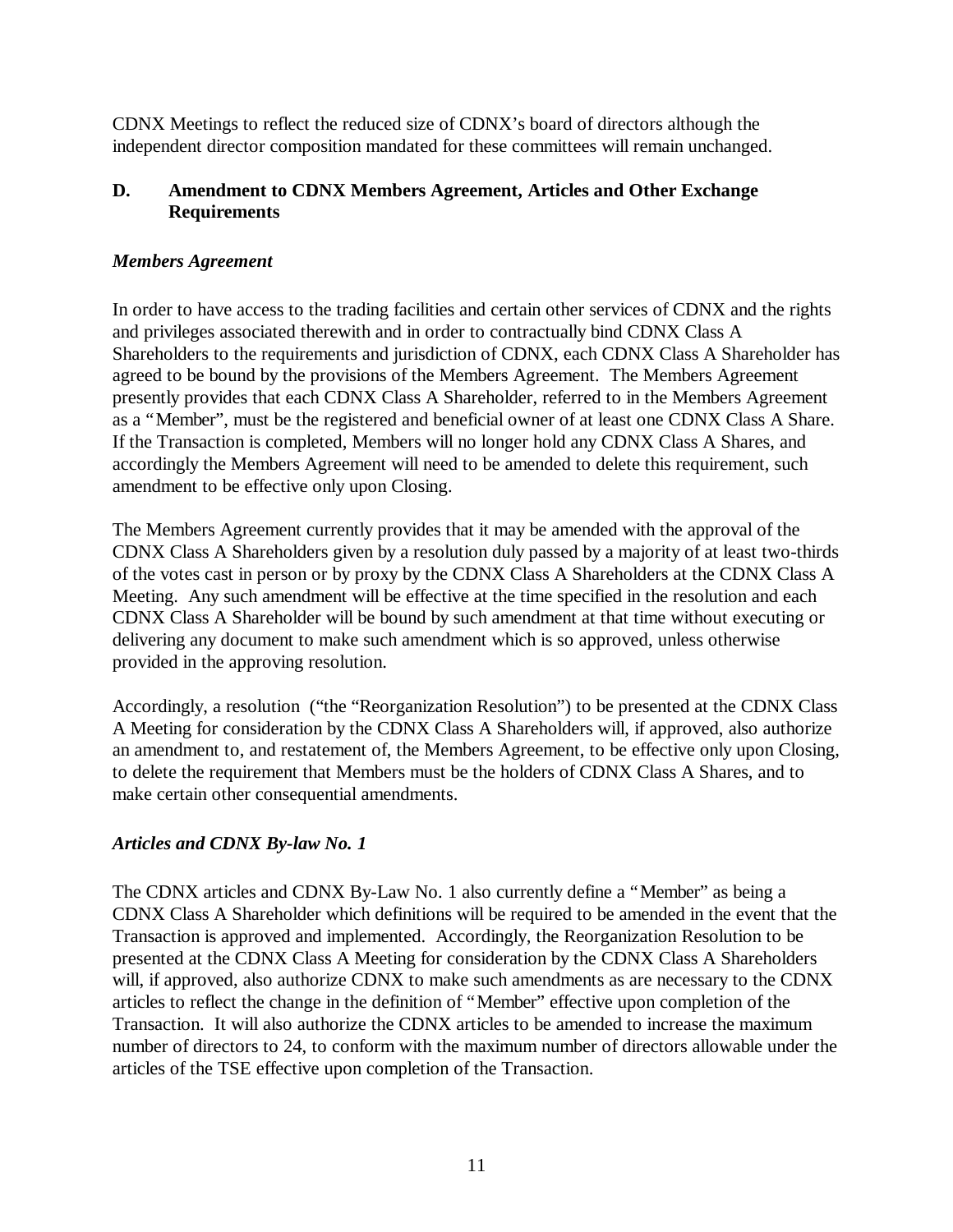The Reorganization Resolution to be presented at the CDNX Class A Meeting for consideration by the CDNX Class A Shareholders will, if approved, also approve the amended and restated CDNX By-law No. 1. The proposed amendments are necessary to reflect the elimination of the requirement of share ownership by members and to provide for a CDNX board composition that will correspond with that of the TSE. In that regard, the amended and restated CDNX By-law No. 1 will provide that *each* of the Chief Executive Officer and President of CDNX shall be deemed to be independent directors within the meaning of CDNX By-law No. 1. Such amendments will only be effective upon completion of the Transaction.

### *Corporate Finance Policies*

Following the Closing, it is anticipated that all corporate finance services and functions provided to CDNX companies will continue to be provided directly by CDNX, including listing considerations (such as policies, marketing and application criteria) and continuous disclosure, compliance and reporting regimes.

Upon Closing, the definition of "Member" as set out in CDNX Policy 1.1. – Interpretation, will require amendment as set out in Schedule "A" hereto to reflect the elimination of the requirement for share ownership by Members.

Pursuant to the Acquisition Agreement, it has been agreed that within 18 months of Closing, the TSE will make such amendments to its original listing requirements and continuous listing requirements, as are appropriate, to ensure that both the CDNX public venture capital market and the TSE will be strengthened and expanded.

## *CDNX Rules*

No changes are anticipated to CDNX's rules as a result of the Closing of the Transaction other than those identified in the attached Schedule "A" which amendments are necessary to reflect the elimination of the requirements respecting share ownership.

## **E. Transition of Market Regulation and Trading Systems**

### *Market Regulation*

Pursuant to the Acquisition Agreement, it is contemplated that responsibility for regulation of the CDNX market will be transferred to a subsidiary of the TSE and the Investment Dealers Association. The transfer of CDNX's market regulation functions and operations will not occur immediately after closing and will be subject to prior receipt of any necessary regulatory approvals.

The Acquisition Agreement further provides that investigations and enforcement will continue to be provided at the current CDNX locations and that the necessary expertise respecting the public venture capital market will be retained.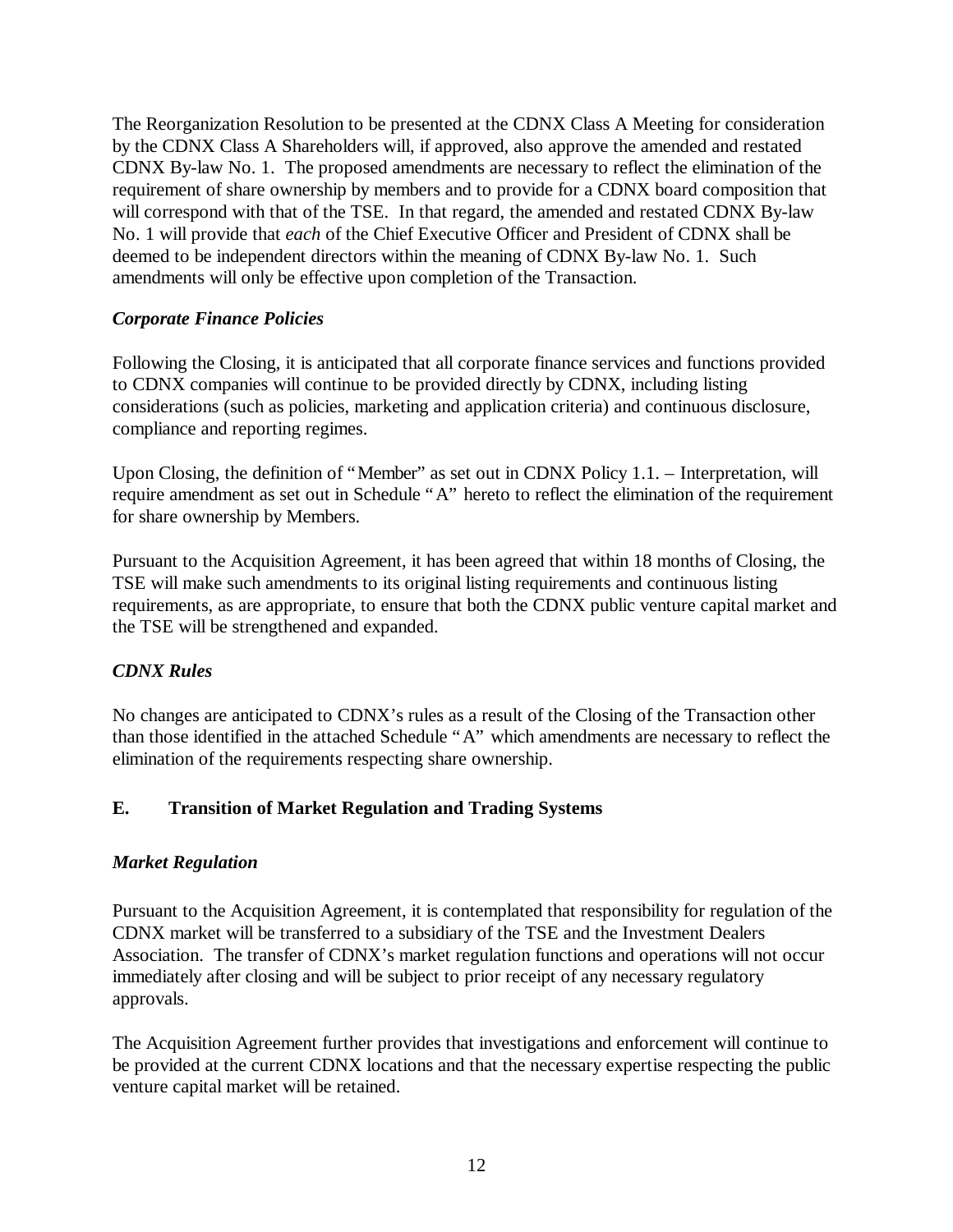# *Trading System*

Pursuant to the Acquisition Agreement, trading will be centralized on the TSE's NTE system subsequent to the transfer of TSE trading systems to the NTE which is now complete. Functionality to support trading will also be centralized. It is anticipated that other functionality will remain with CDNX, as necessary, until the two exchanges migrate to common technology.

CDNX and the TSE are currently reviewing any functional differences between TradeCDNX and NTE as well as any differences in the current TSE and CDNX trading rules with a view to determining whether these differences, if any, will give rise to any proposed amendments to CDNX's trading rules to facilitate the transitioning of trading to the TSE's NTE system. While the timing of this transition is currently being reviewed, any proposed rule amendments will be filed with the applicable securities commissions for approval as soon as possible such that the transition may occur at the earliest possible date after Closing and, in any event, not later than September 30, 2001.

## **F. Access to CDNX and the TSE**

## *Access to CDNX*

The right of direct access to the facilities of CDNX is governed by contractual arrangements under the Members Agreement. Each CDNX Class A Shareholder who has been accepted as a Member for purposes of the CDNX Exchange Requirements is required to execute an agreement to be bound by the Members Agreement which serves the purpose of granting CDNX Class A Shareholders access to the trading facilities and certain other services of CDNX and binding CDNX Class A Shareholders to the requirements and jurisdiction of CDNX.

As part of the realignment of the Canadian stock exchanges announced on March 15, 1999, the exchanges agreed to permit limited reciprocal access to their respective exchanges by the existing members of the other exchanges who were party to the agreement. Accordingly, access to the trading facilities only of CDNX was granted to non-CDNX shareholders who fell within the category of "CDNX Participating Organizations". CDNX Participating Organizations are contractually obliged, through participating organization agreements, to adhere to the CDNX Exchange Requirements; however, such access rights do not entitle CDNX Participating Organizations to participate in the ownership or governance of CDNX. The Transaction will not affect CDNX Participating Organizations.

Following completion of the Transaction, the TSE will be the sole shareholder of CDNX. Access to the facilities of CDNX enjoyed by former CDNX Class A Shareholders who continue to be Members in good standing pursuant to CDNX Exchange Requirements will continue pursuant to the terms of the amended Members Agreement. Such access shall continue to include the right to act as a sponsor in accordance with CDNX Exchange Requirements.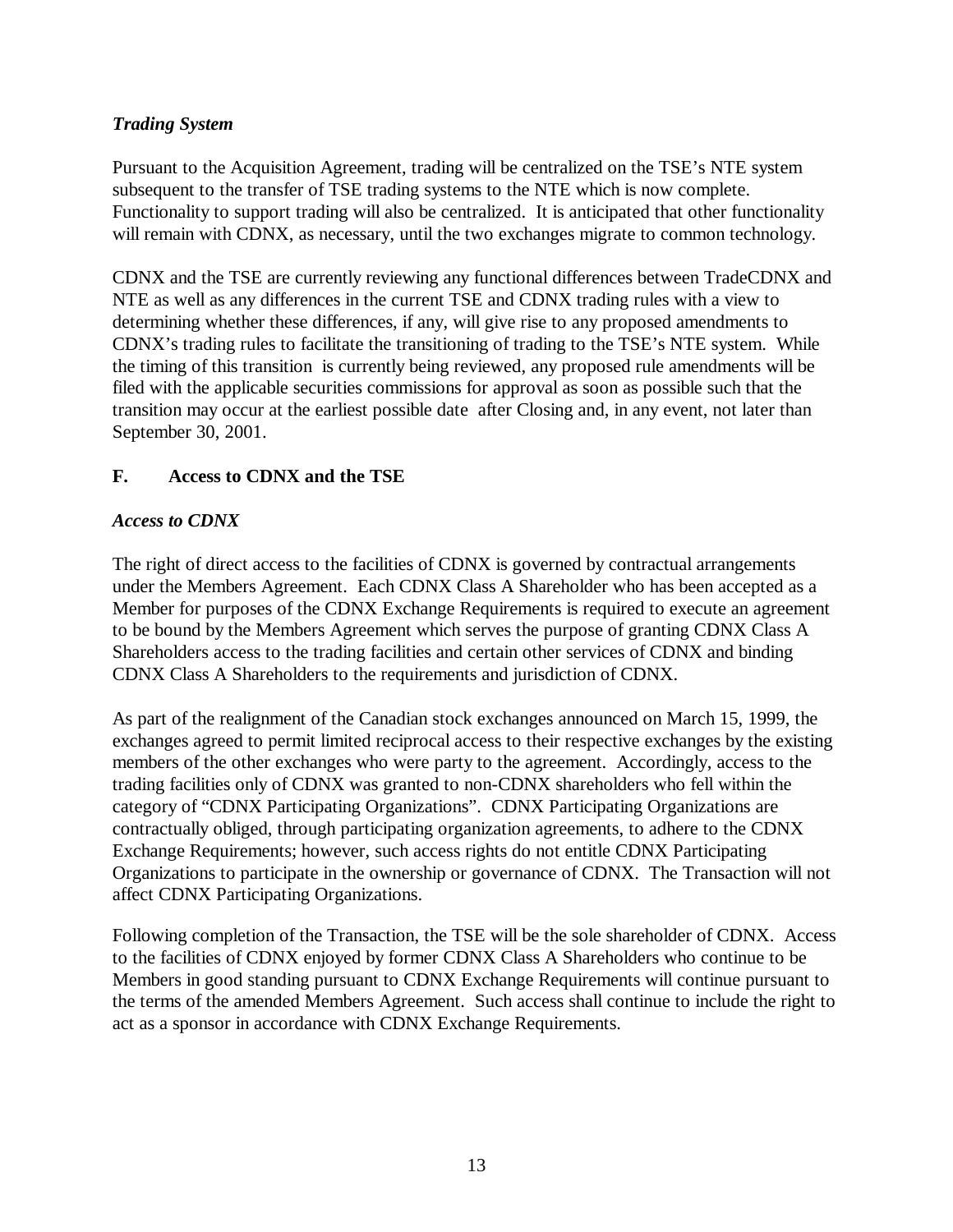### *Access to the TSE*

In order to access the TSE, an organization must become a "TSE Participating Organization". This is a contractual arrangement with the TSE and is not contingent upon holding shares in the TSE. Those CDNX Members who are not currently TSE Participating Organizations will be granted TSE Participating Organization status upon application to the TSE, provided that they meet current TSE requirements.

### **G. Request for Regulatory Approval**

CDNX hereby requests regulatory approval of the Transaction as well as certain amendments to CDNX's articles, by-laws, rules and corporate finance policies as described herein and as are necessary to give effect to the Transaction such that the Closing of the Transaction may occur on or before July 31, 2001, subject to the CDNX Meetings and the TSE Meeting being convened and the requisite approvals of the CDNX and TSE shareholders being obtained on May 29, 2001.

Should you have any questions respecting the foregoing application, we would be pleased to meet with you at your earliest convenience.

Thank you.

Yours truly, **Canadian Venture Exchange Inc.**

Wilbers

William L. Hess, QC President & CEO

cc: Ontario Securities Commission, David Brown, Chair Manitoba Securities Commission, Donald Murray, Chair Barbara Stymiest, President and CEO, TSE Leonard Petrillo, Vice President and General Counsel, TSE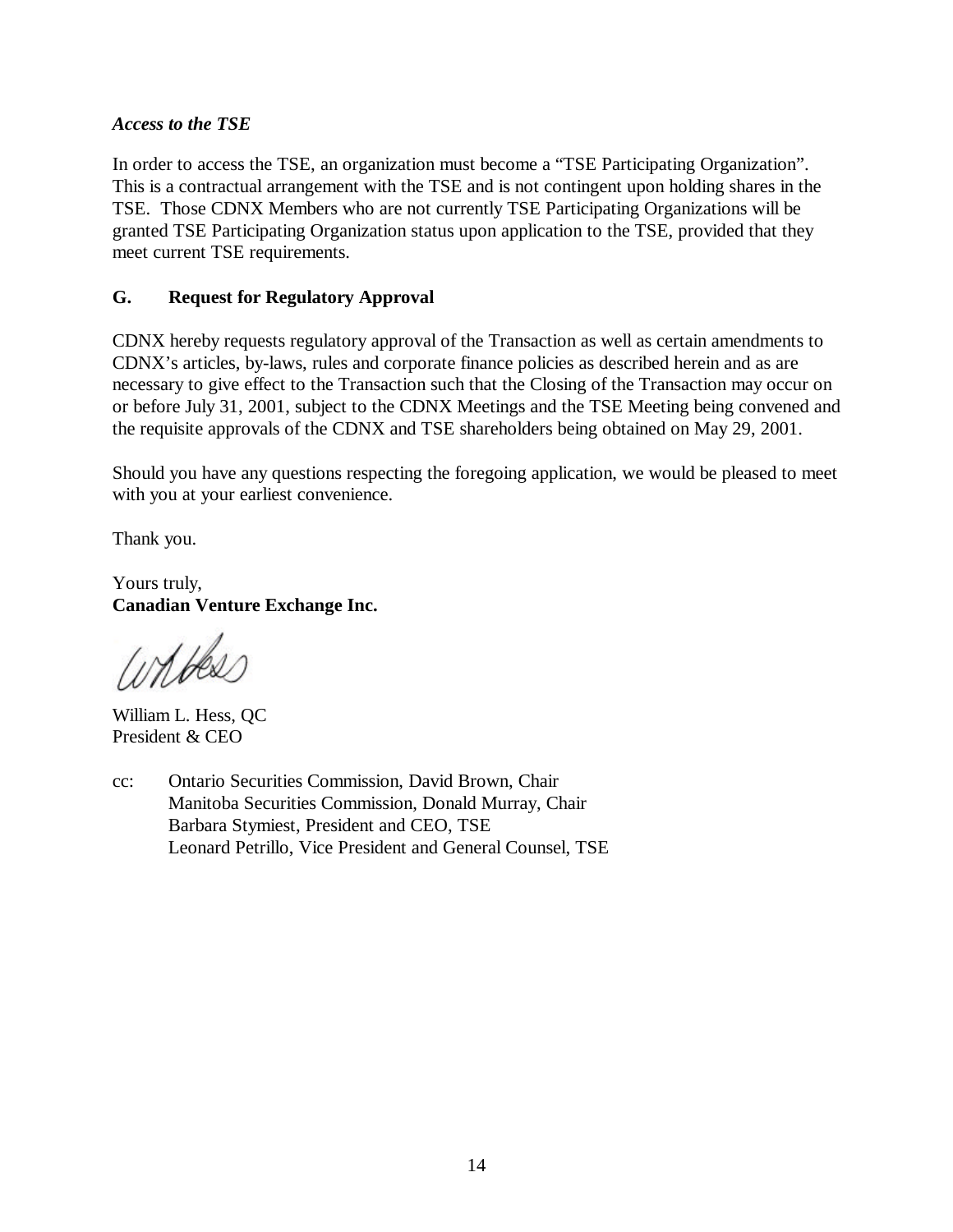# **Schedule "A"**

# **A1.01 Definitions**

"Exchange auditor" means chartered accountants appointed by the members at an annual meeting of the Exchange.

"Independent director" has the same meaning as defined in CDNX By law No. 1. means a person who, at that time of his or her appointment as a director of the Exchange is, and for at least 12 months immediately preceding that appointment was, independent of the Exchange and its shareholders and for this purpose a person is not independent who is: (a) a person who is a director, officer, or employee of a member or Participating Organization; (b) is a member of the immediate family of a person referred to in paragraph (a); or (c) a person who beneficially owns 5% or more of the outstanding voting shares or partnership interest in a member or Participating Organization and for the purposes of clause (b) the immediate family of a person referred to in clause (a) includes that person's spouse, parent and child, and a relative of that person or that person's spouse who resides with that person. For the purpose of this definition, (i) the Chief Executive Officer and the President of the Exchange shall each be deemed to be independent and (ii) a person shall be independent if he or she is determined to be independent by the board, unless determined otherwise by a regulatory authority.

"Member" means a Pperson who is a beneficial holder of one or more Class A Shares of the Exchange, has executed the  $m$ Members' aAgreement, as amended from time to time, and is accepted as and becomes a member of the Exchange under the Exchange Requirements.

"Members' Agreement means the members' agreement among the Exchange and each Person who, from time to time, is accepted as and becomes a member of the Exchange.

"Share" when used in relation to the Exchange means Class A voting common shares.

## **C.2.61 Ceasing to be a Trader**

- 1. An individual who is a trader shall cease to be a trader:
	- a. when the Exchange withdraws its approval of the individual;
	- b. when the Board orders that the Member the individual represents has ceased to be entitled to be a Member of the Exchange;
	- c. when the Board orders that the Member the individual represents is a defaulter;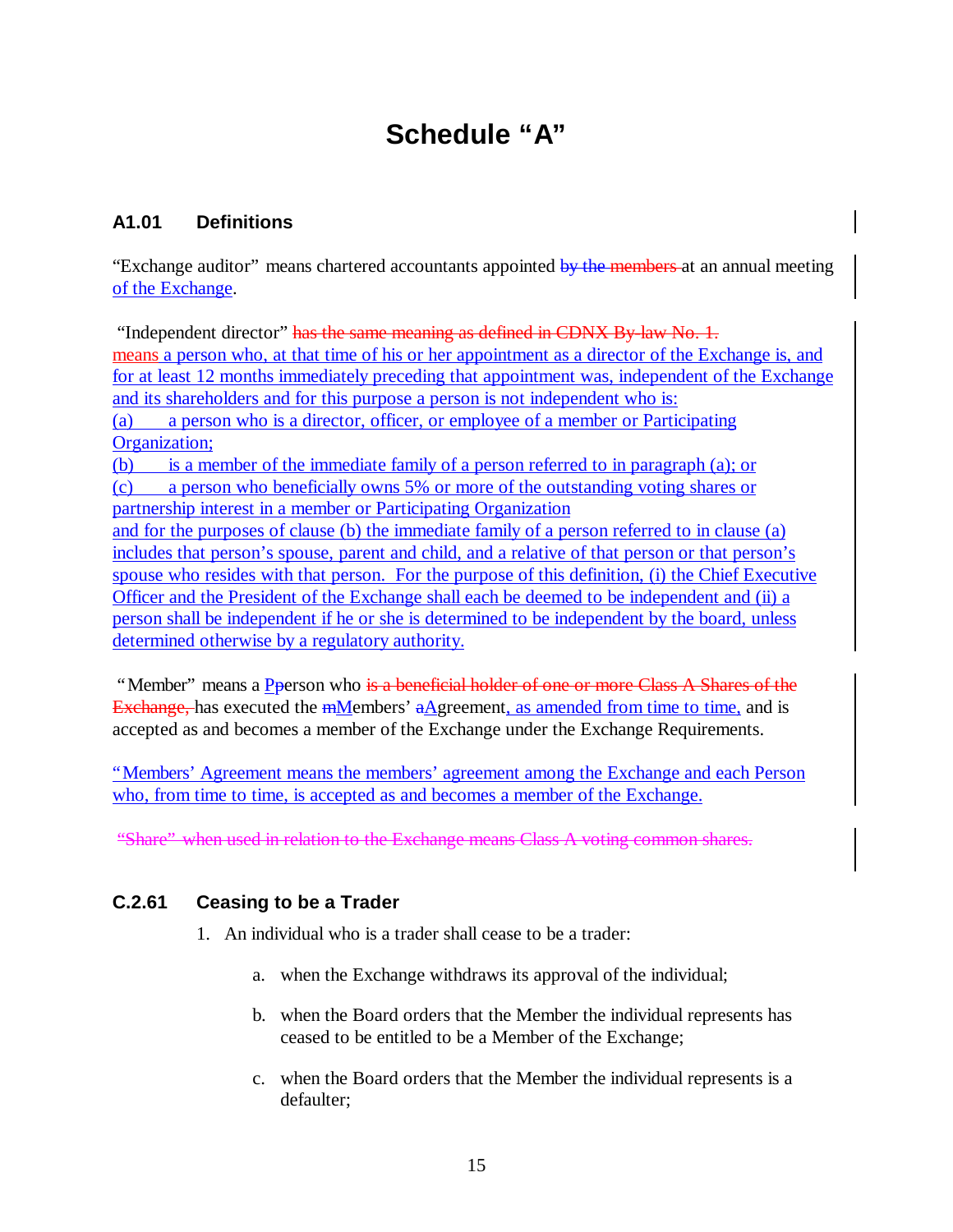- d. when the Member the individual represents surrenders their seatmembership;
- e. when the Member the individual represents requests the Exchange to remove his or her name from the list of traders;
- f. when a trader ceases to be a trader, the Exchange shall remove the individual's name from the list of traders.

## **C.2.67 SeatholderMember as Trader**

A Member Seatholder may act as a trader without requiring the approval of the Exchange.

### **D.1.01 Member as Shareholder (Deleted)**

Each member of the Exchange, at the time of their admission to membership and throughout the term of his membership, shall hold at least one share. Where a member ceases to hold a share, its membership shall terminate automatically.

### **D.1.02 Number of Shares Held (Deleted)**

No member shall hold shares other than in accordance with CDNX By-law No. 1 and any applicable unanimous shareholders agreement.

### **D.1.03 Appointment of Designated Member-Shareholder**

- 1. Each member shall appoint one of its partners, officers or directors as its designated member-shareholder;. Until such time as the member appoints a designated member the former member-shareholder shall be deemed to be the designated member;
- 2. Each designated member-shareholder at the time of his appointment:
	- a. shall be approved as such by the Exchange and the Board and shall be a resident of Canada,
	- b. shall have had experience acceptable to the Exchange and the Board;
- 3. The appointment of a designated member-shareholder shall be effective on approval being given by the Exchange and the Board. Appointments may be revoked or changed from time to time only with the approval of the Exchange and the Board but shall terminate automatically if the **designated** membershareholder ceases to be a partner or director (as the case may be) of the member, a resident of Canada or if the Exchange and the Board withdraw their approval of him. Any vacancy in an appointment shall be filled promptly. The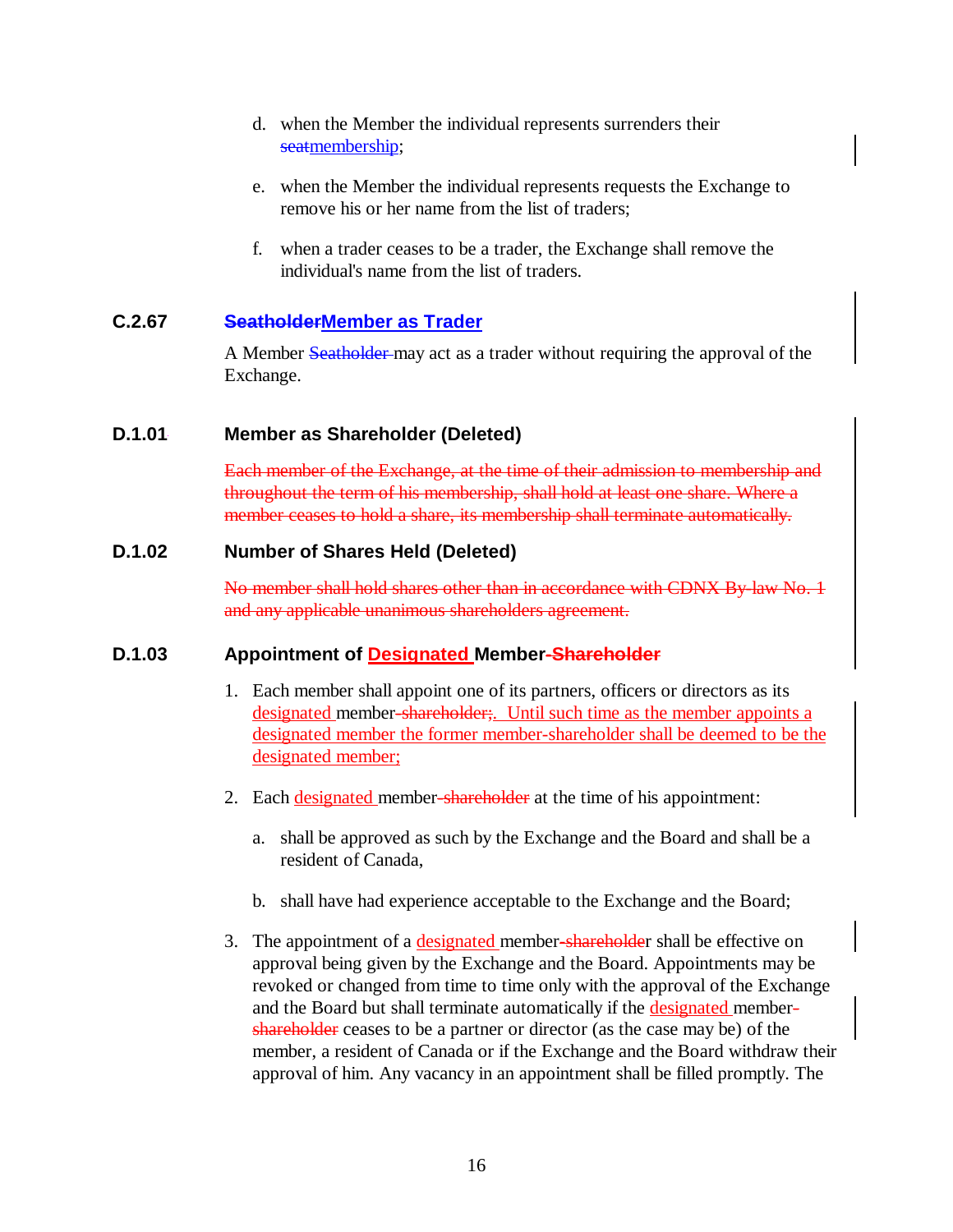term "designated member-shareholder" also includes a member who is a natural person.

### **D.1.04 Designated Member Shareholder Represents Member**

The appointment of a designated member-shareholder shall be in writing in the form from time to time prescribed by the Exchange, filed with the Exchange and shall constitute each designated member-shareholder the representative of the member for all dealings with the Exchange with full authority to speak for and bind the member. The appointment shall also authorize the member-shareholder to appoint proxies (who may but need not be the member-shareholder) to attend and vote at meetings on behalf of the member and to cast the member's ballot on its behalf under the Exchange By-law. It shall be the duty of the designated membershareholder to ensure that the member, each related company of it and the partners in and shareholders, directors, officers and employees of the member and each related company, comply with the by-laws, rules and regulations of the Exchange Requirements. The designated member-shareholder will be primarily responsible to the Exchange for their conduct, but without in any way limiting the duties and liabilities of others under the by-laws or rules of the Exchange Requirements.

### **D.1.06 Deceased Member**

In the case of the death of a member who is a natural person, his legal representative may exercise the deceased member's rights and privileges until his share is sold but in no case shall the legal representative exercise the deceased member's rights and privileges for more than ninety days after death or longer period permitted by the Exchange and provided that the legal representative shall only exercise the rights and privileges of trading at sessions through attorneys whose names appear on the list of attorneys approved by the Exchange.

## **D.1.46 Application for Membership**

Persons applying for membership and members applying to purchase shares from members or the Exchange-shall make application to the Board in the form and pay the fees prescribed by the Board. The Board may in its discretion submit or decline to submit an application to the Exchange. Approval by the Board is a condition precedent to the submission of an application for membership or a transfer of a membership in the Exchange. Notwithstanding the foregoing, in the event of a merger or amalgamation of a member with a member of another recognized stock exchange, the Board may, at its discretion, determine that the application may be approved or rejected and, in the case of a rejection, that the provisions of this rule do not apply.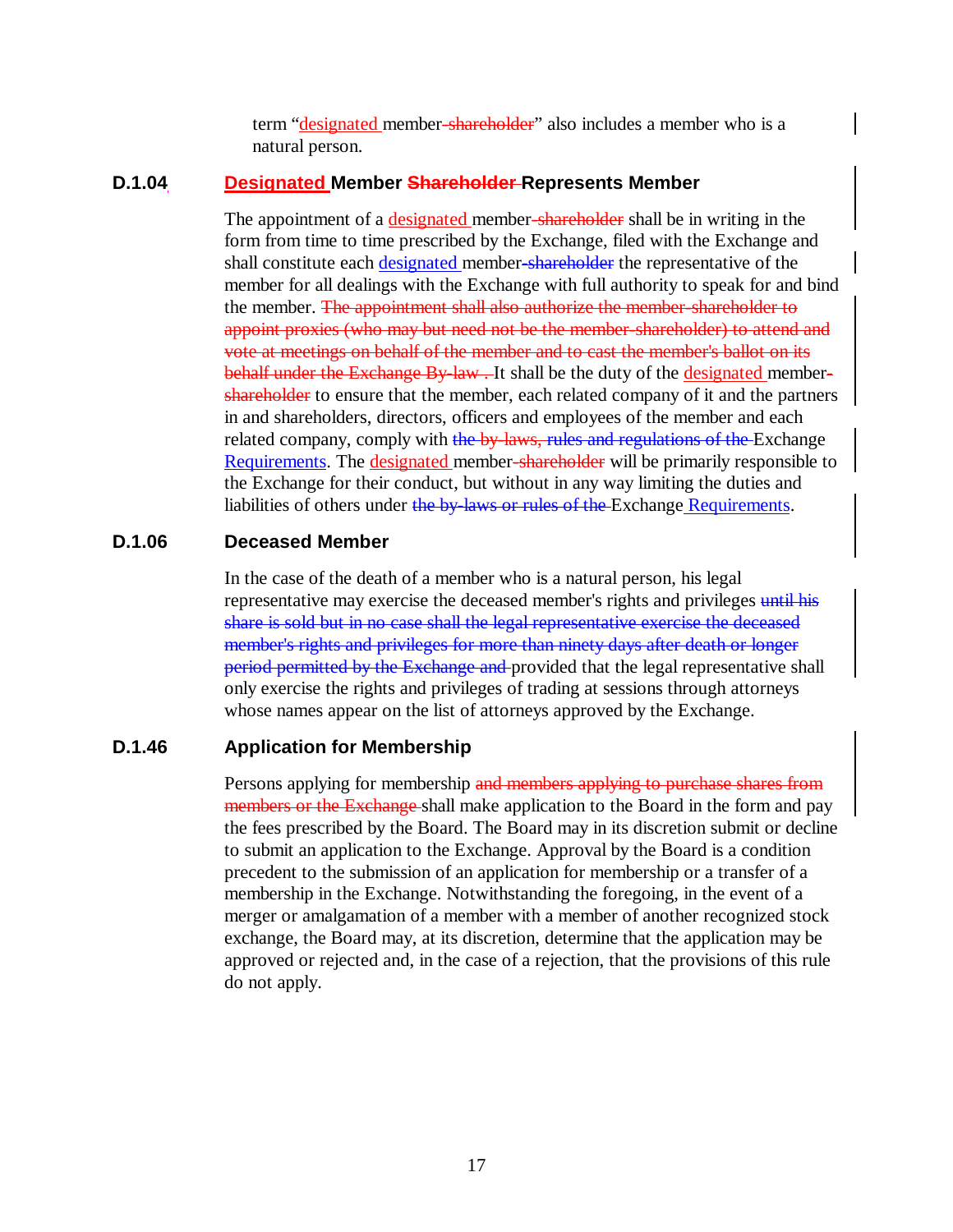### **D.1.47 Voting of Members on Application**

Upon approval of an application for membership in the Corporation-Exchange by the Board, or its delegate, a poll of the members (the "Poll") shall be conducted for the purpose of accepting or rejecting the application for membership. The Poll shall be conducted in accordance with the following procedures:

1.All members, in good standing, who may be entitled to vote at a meeting of the Corporation shall be given written notice of the Poll which notice shall include a summary of the information about the applicant and the application, shall include a form of ballot for completion by each Member and shall specify the date on which such ballot must be returned to the Exchange provided that such date must not be less than five (5) business days after the notice has been deemed to be delivered to all Members under subsection (2).

### D.1.51 Payment to Exchange (Deleted)

Where a transfer of membership has been granted under Rule D.1.50, a transferee shall pay the purchase price to the Exchange which, after deducting all fees, subscriptions, dues, assessments and unpaid fines, if any, due to the Exchange from the transferor, shall pay over the remainder to the transferor of the membership.

### **D.1.53 Lien on Share (Deleted)**

The Exchange shall have a first and paramount lien on every share, and the proceeds of sale, lease or other disposition thereof, as security for the payment and discharge of all indebtedness, obligations and liabilities of any kind, now or hereafter existing, direct or indirect, absolute or contingent, joint or several of the shareholder (whether or not also a member) to the Exchange, including, without limitation, any fees and charges payable by the shareholder or member, any liability for assessments of the member by the Exchange in respect of contributions to the Canadian Investor Protection Fund or any successor or assignee of such fund or any liability of the Exchange to the said fund or any successor or assignee of the said fund as a result of the insolvency of the member. No equitable or other interest in any share or such proceeds shall be created except subject to such lien and such lien shall only be released when all such indebtedness, obligations and liabilities have been paid or discharged.

### **D.1.55 Forfeiture of Share (Deleted)**

The Exchange may, upon expulsion of a member and/or forfeiture of their share(s), offer and sell the share(s) at such price as the Exchange, in its sole discretion, considers acceptable. The proceeds of the sale of the share(s) shall, after deduction by the Exchange of all monies owing to it by the expelled member, be paid by the Exchange to the expelled member. The receipt of the money by the expelled member or shareholder shall constitute an absolute discharge and release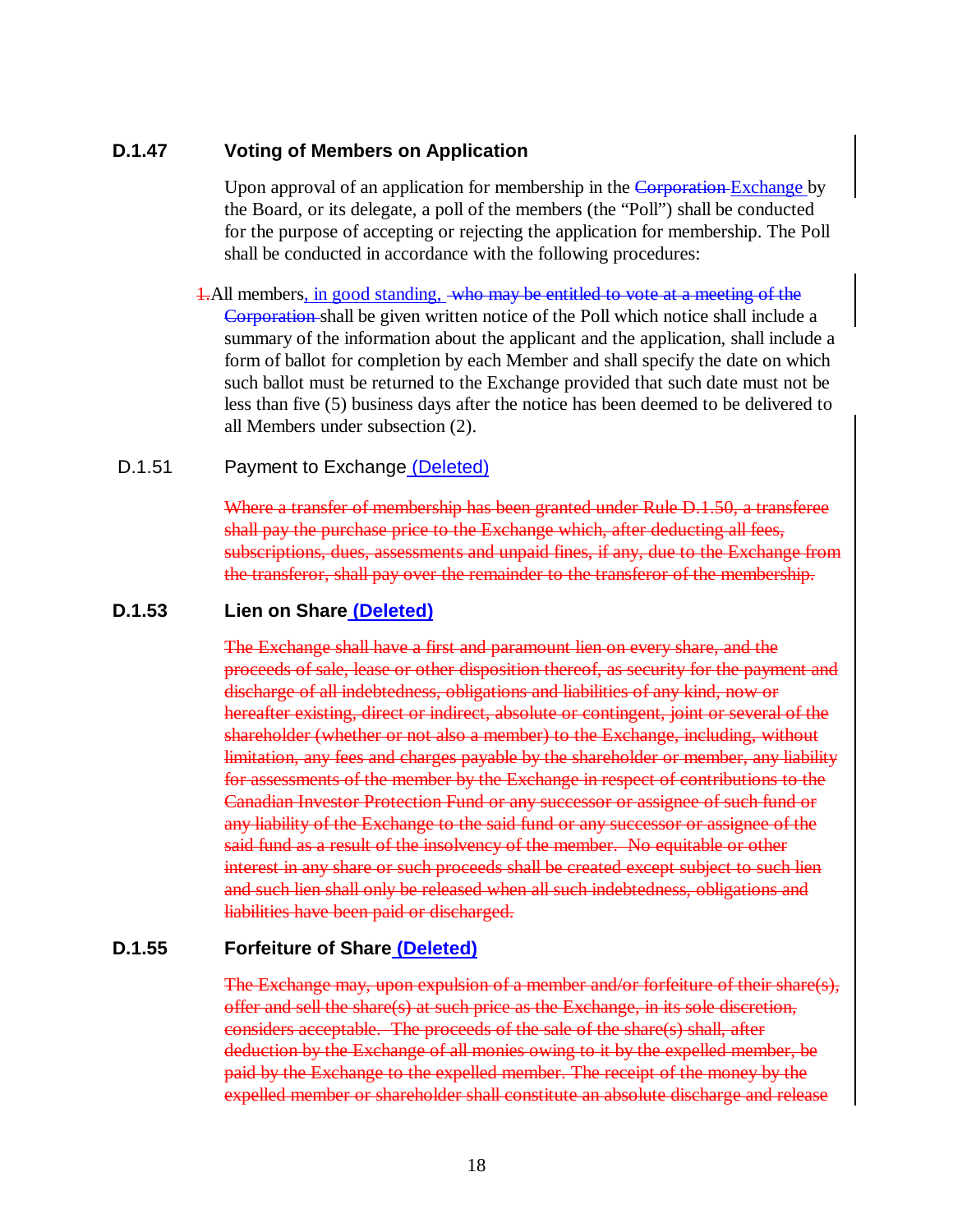to the Exchange by the expelled member or shareholder of all claims whatsoever and the expelled member or shareholder shall execute a release in a form satisfactory to the Exchange prior to the Exchange paying over the money.

### **D.1.56 Certificate, Title and Disbursement (Deleted)**

A member, upon purchasing a share, falling within Rule D.1.55 and receiving the approval of the Board, shall receive a certificate as set forth in Rule D1.54. The title to the share shall not be affected by any error, omission, irregularity or invalidity of proceedings prior to the transfer. A member acquiring a share falling within Rule D.1.55 is not required to see to the disbursement of the money paid to the expelled member.

## **D.1.57 Purchase and Sale of Shares by the Exchange (Deleted)**

The Exchange may buy or sell shares of the Exchange at a price and upon terms prescribed by the Board or as provided in Rule D.1.55.

### **D.1.59 Sale of Share (Deleted)**

Prior to the completion of the sale of any share, the Exchange may require that the member provide:

- 1.a balance sheet of the member reported upon by the member's auditor without qualification as of such date as the Exchange may require, which balance sheet shall indicate that the member has liquid assets sufficient to meet all its liabilities, if any; or
- 2.a report from the member's auditor without qualification that in his opinion the member has liquid assets sufficient to meet all its liabilities other than subordinated loans, if any; or
- 3.a report without qualification from a self-regulatory organization that the member has liquid assets sufficient to meet all its liabilities other than subordinated loans, if any, and a report from the member's auditor that clients' free securities are properly segregated.

### **D.1.60 Assessments, Fees, Fines and Charges**

Each member shall pay those assessments, fees, fines and charges fixed by the Exchange or the Board which become due and payable to the Exchange at the time or times and in the manner directed by the Exchange.

# **D.1.61 Insolvency and Bankruptcy**

1. If any member becomes insolvent or bankrupt as hereinafter defined the member concerned shall thereby automatically and without the necessity of any action by the Board, become suspended from the exercise of the privileges of membership and notice thereof shall be mailed or delivered to each member.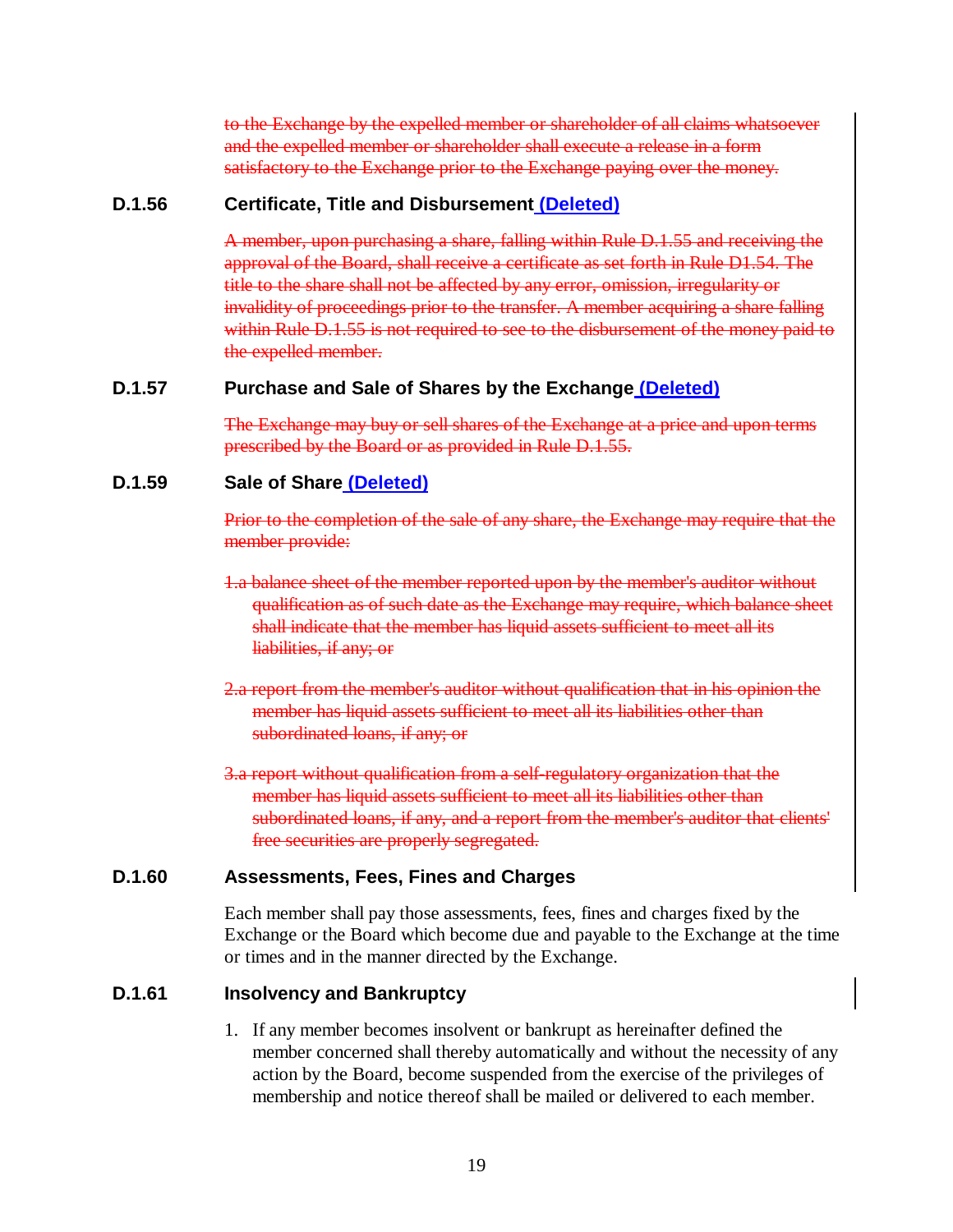- 2. A member shall be deemed to be insolvent if:
	- a. it is for any reason unable to meet its obligations as they generally become due,
	- b. it has ceased paying its current obligations in the ordinary course of business as they generally become due, or
	- c. the aggregate of its property is not, at a fair valuation, sufficient or, if disposed of at a fairly conducted sale under legal process, would not be sufficient to enable payment of all its obligations, due and accruing due.
- 3. A member shall be deemed to be bankrupt if it has committed an act of bankruptcy as set forth in the Bankruptcy Act of Canada.
- 4. The seat of any member who has been suspended by reason of such insolvency or bankruptcy may at any time be declared forfeit to the Exchange by the Board who may thereupon proceed to dispose of the same and to distribute the proceeds thereof in accordance with the Exchange Rules.

## **D.2.03 Participating Organization subject to Exchange Requirements**

- 1. Subject to subsection (2), a Participating organization shall be subject to and bound by Exchange Requirements, including the limitation of liability and indemnification provisions of Rule D.4.00, as if it were a member and Exchange Requirements shall be construed accordingly.
- 2. A reference in Exchange Requirements:
	- a. to a member, or to a member corporation or member firm, shall be deemed to be also a reference to a Participating Organization, or to a Participating Organization that is a corporation or a partnership as the case may be, or
	- b. to membership shall be deemed to be also a reference to the status of Participating Organization

except for Exchange Requirements relating to  $(i)$  the ownership, voting, disposition and forfeiture of Shares, (ii)(i) the corporate and other internal governance of the Exchange, and (iii) the sponsorship of any issuer for listing on the Exchange, all of which shall not apply to a Participating Organization.